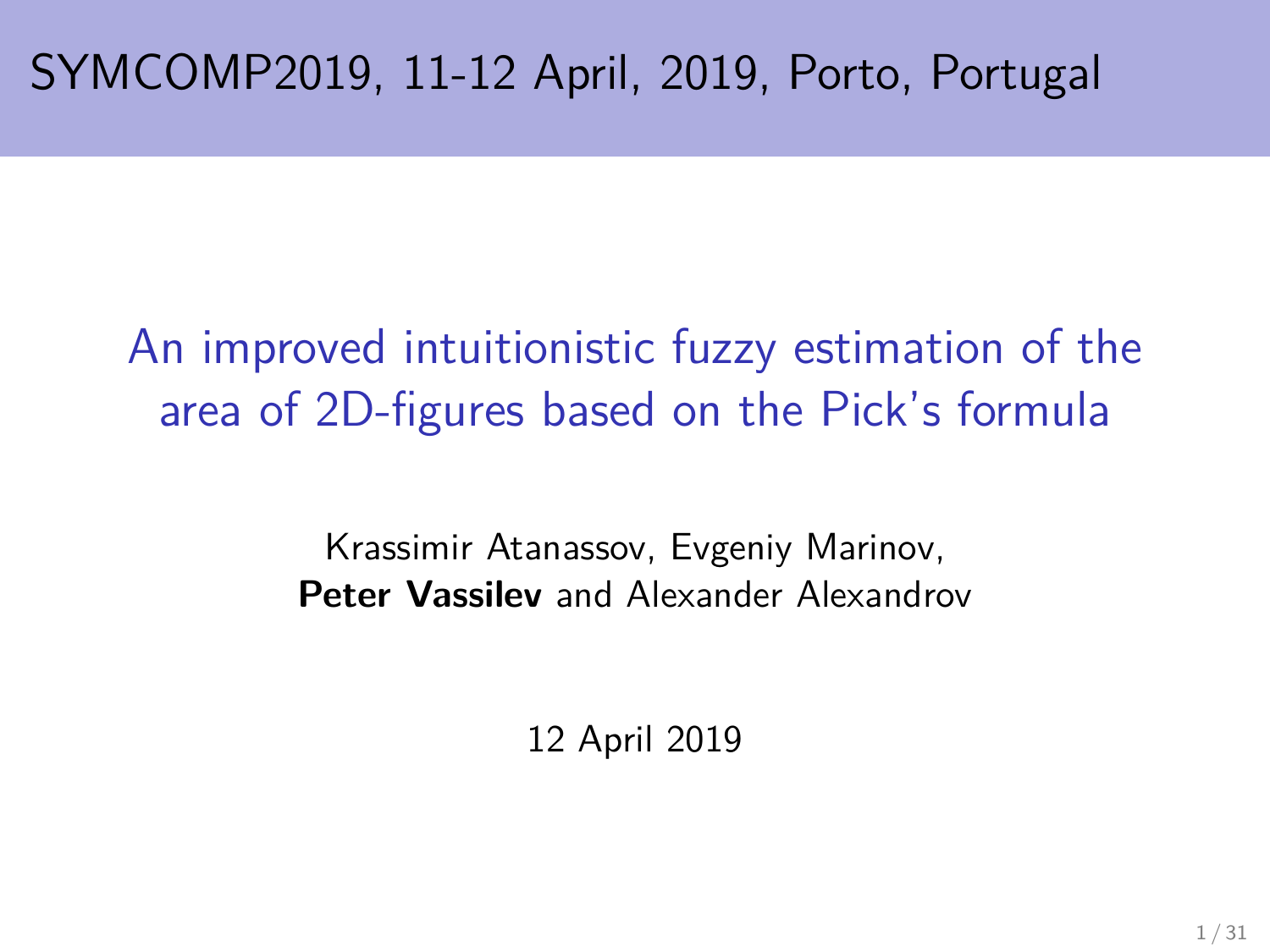"Two polygons are equidecomposable iff they have the same area."

Wallace–Bolyai–Gerwien theorem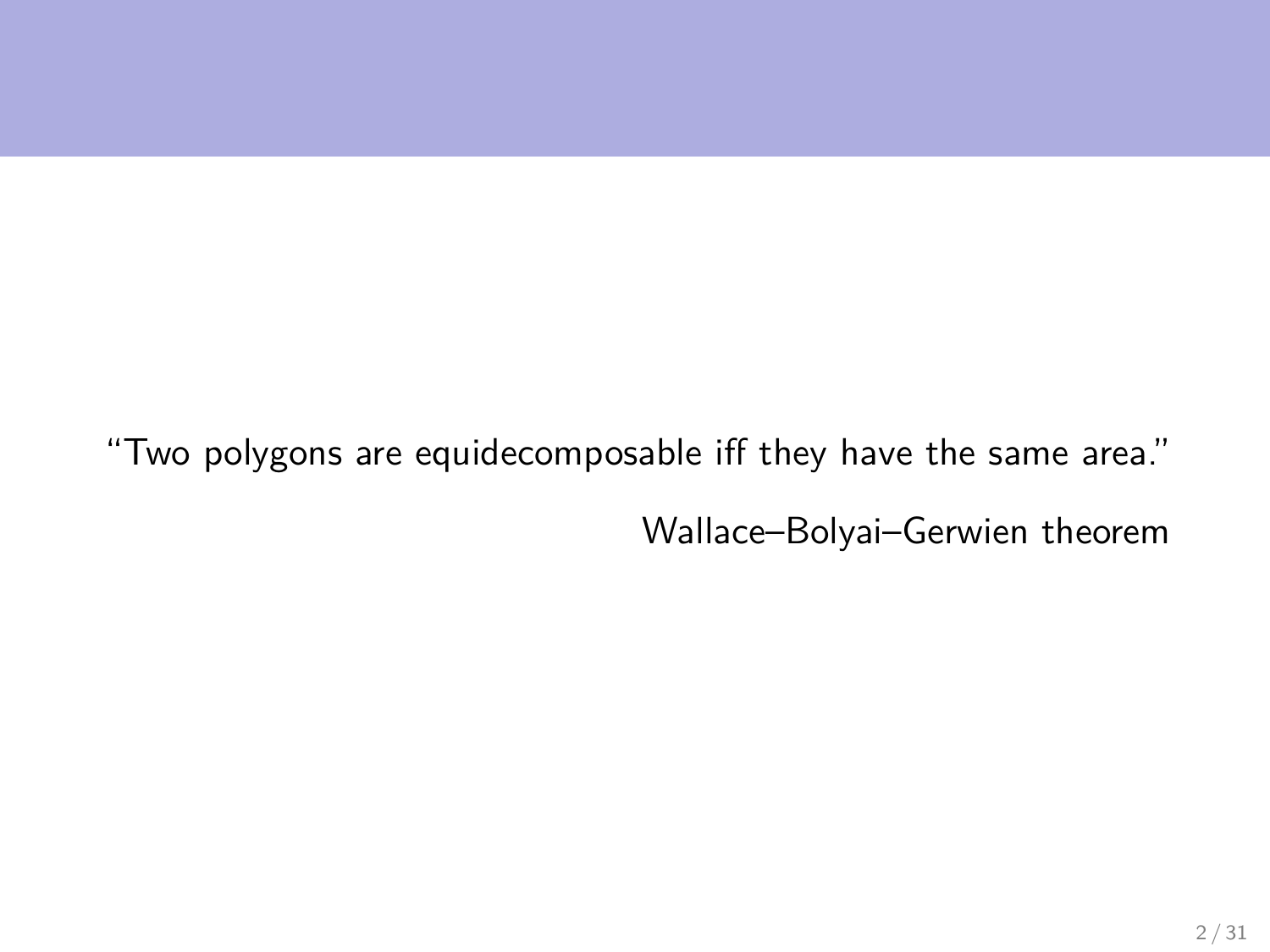#### Introduction

An intuitionistic fuzzy estimation of the area of 2D-figures based on the Pick's formula is proposed. It is an improvement of the previous results of the first two authors, and it consists in an iterative procedure for estimation of the area surrounded by a simple closed curve in the real 2D space. Pick's Formula is employed for calculating the area surrounded by a special types of polygons. Also a formula for intuitionistic fuzzy estimation for the area surrounded the curve is given. The result is a numerical method permitting the implementation of the algorithm in any procedural language. The iterative process stops when a satisfactory small enough limit between the upper and lower estimation has been reached.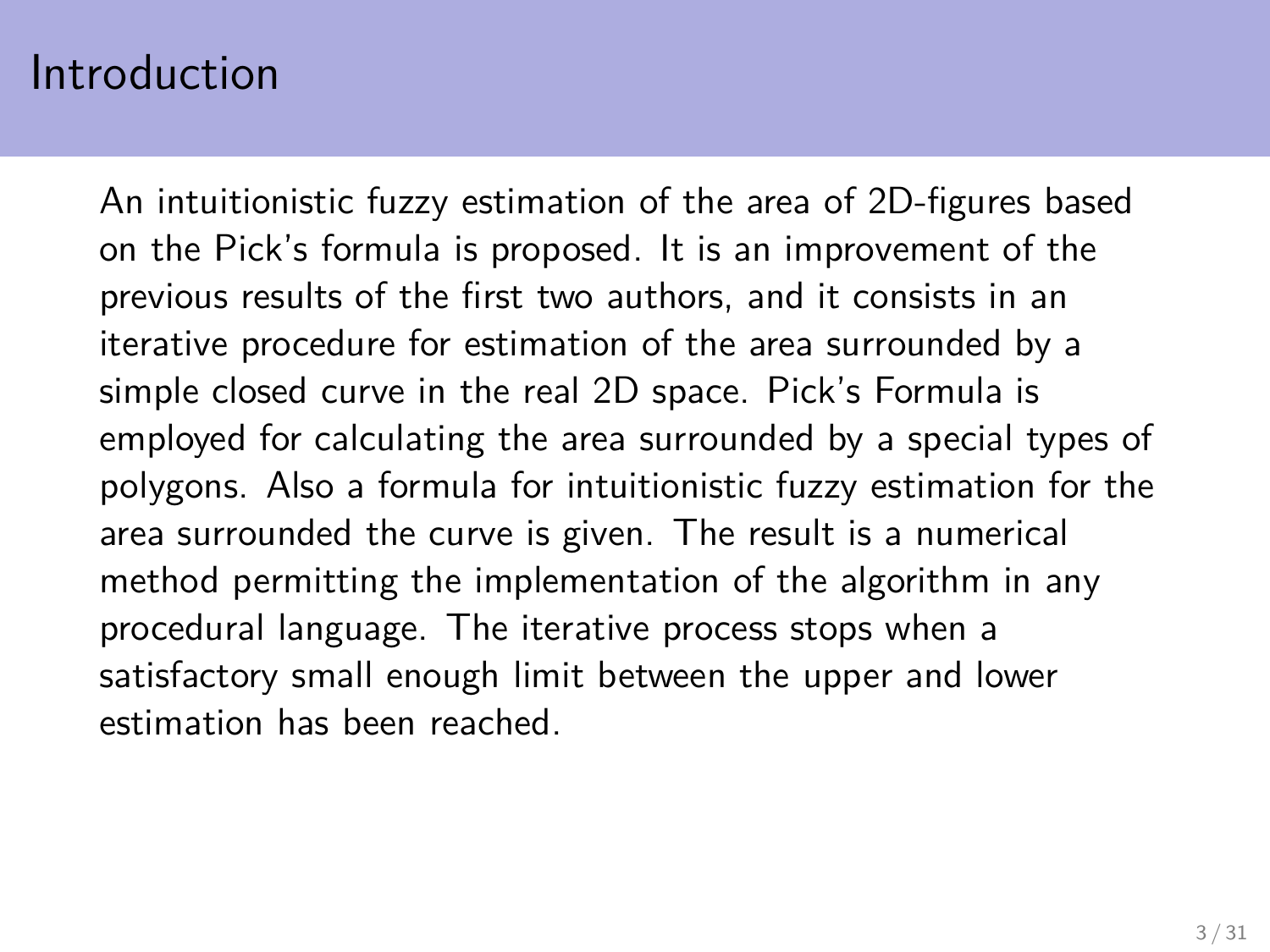### Quick overview of Pick's formula

**Pick's theorem** provides a simple formula for calculating the area S surrounded by a polygon in terms of the number I of grid-points in the interior of the polygon, i.e. not touching any of the sides, and the number  $B$  of grid-points on the boundary, i.e. placed on the polygon's perimeter. Assuming that we have a grid with grid-step equal to one, Pick's formula provides the number of unit squares through the following expression:

$$
S = l + \frac{B}{2} - 1
$$
 (1)

Therefore, assuming a grid-step equal to  $l_0$ , the formula provides

$$
S(l_0) = l_0 \Big( l + \frac{B}{2} - 1 \Big) \tag{2}
$$

for the area surrounded by the given polygon.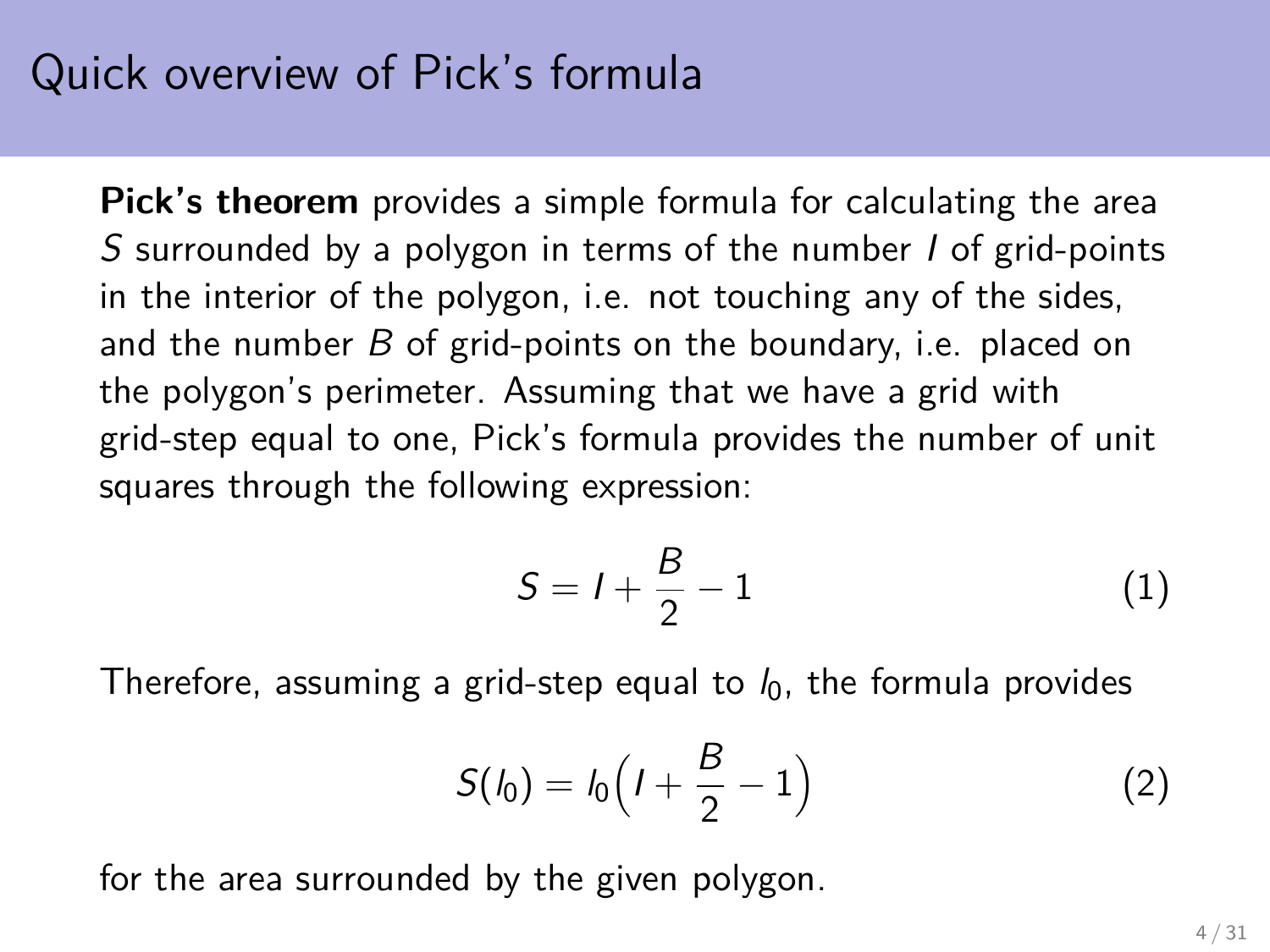## An example of simple curve



<span id="page-4-0"></span>Figure: Simple curve and a grid with lines parallel to the two axes.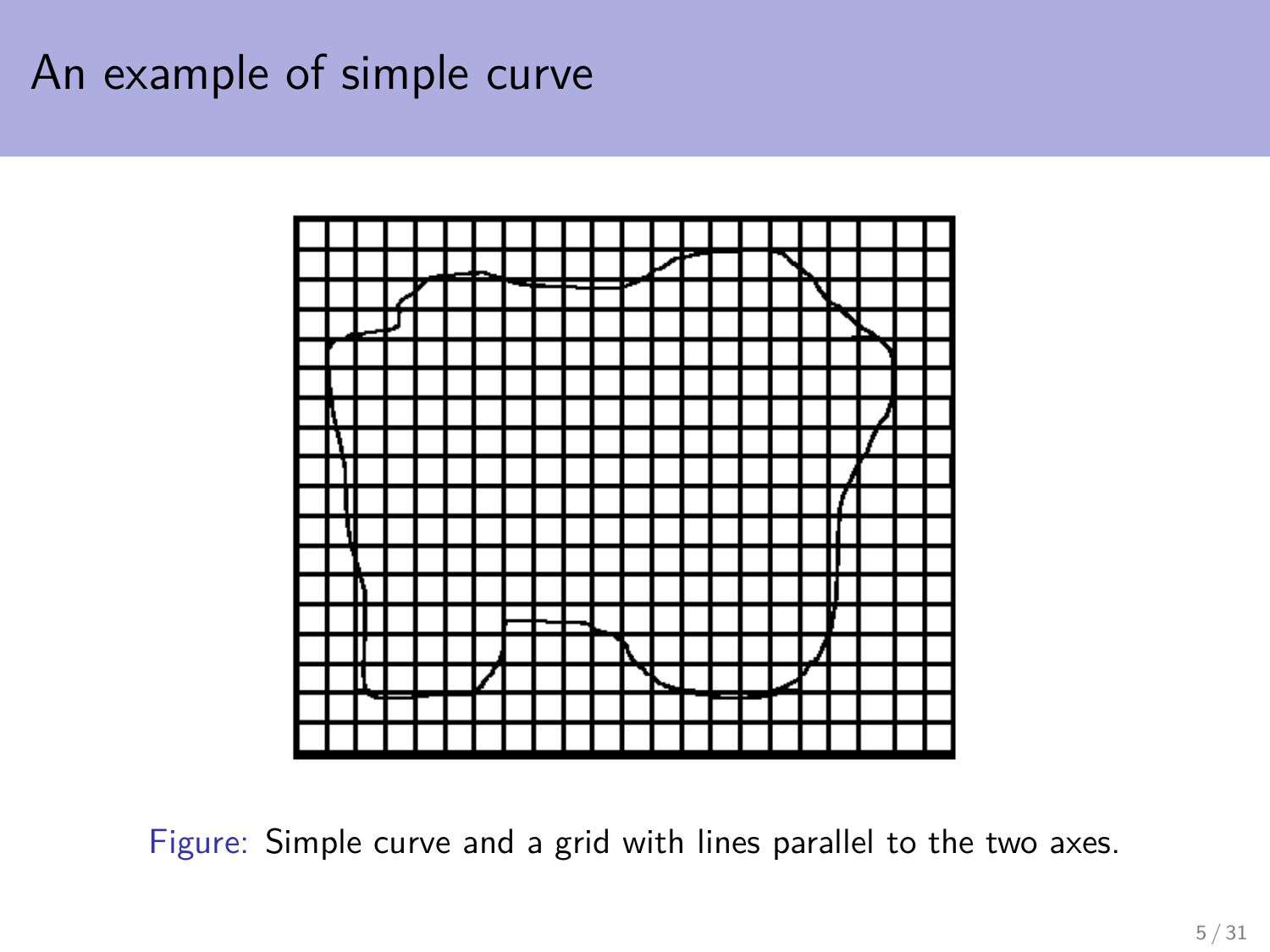### The procedure

Given a 2D Cartesian coordinate system  $Oxy$  and a simple curve parametrized by

$$
\vec{r}(t)=(r_1(t),r_2(t)):[0,1]\rightarrow\mathbb{R}\times\mathbb{R}
$$
 (3)

we are going to split the underlying space to a grid with lines parallel to the two axes (as above)

This mesh has to be fine enough for a good estimation of the given curve. Finally, we will consider the smallest possible part of the grid having borders, consisting of squares from the grid, which enclose the curve and we shall denote it:

$$
\mathcal{S}(\vec{r},l_0),\tag{4}
$$

where  $l_0$  is the length of the grid cell.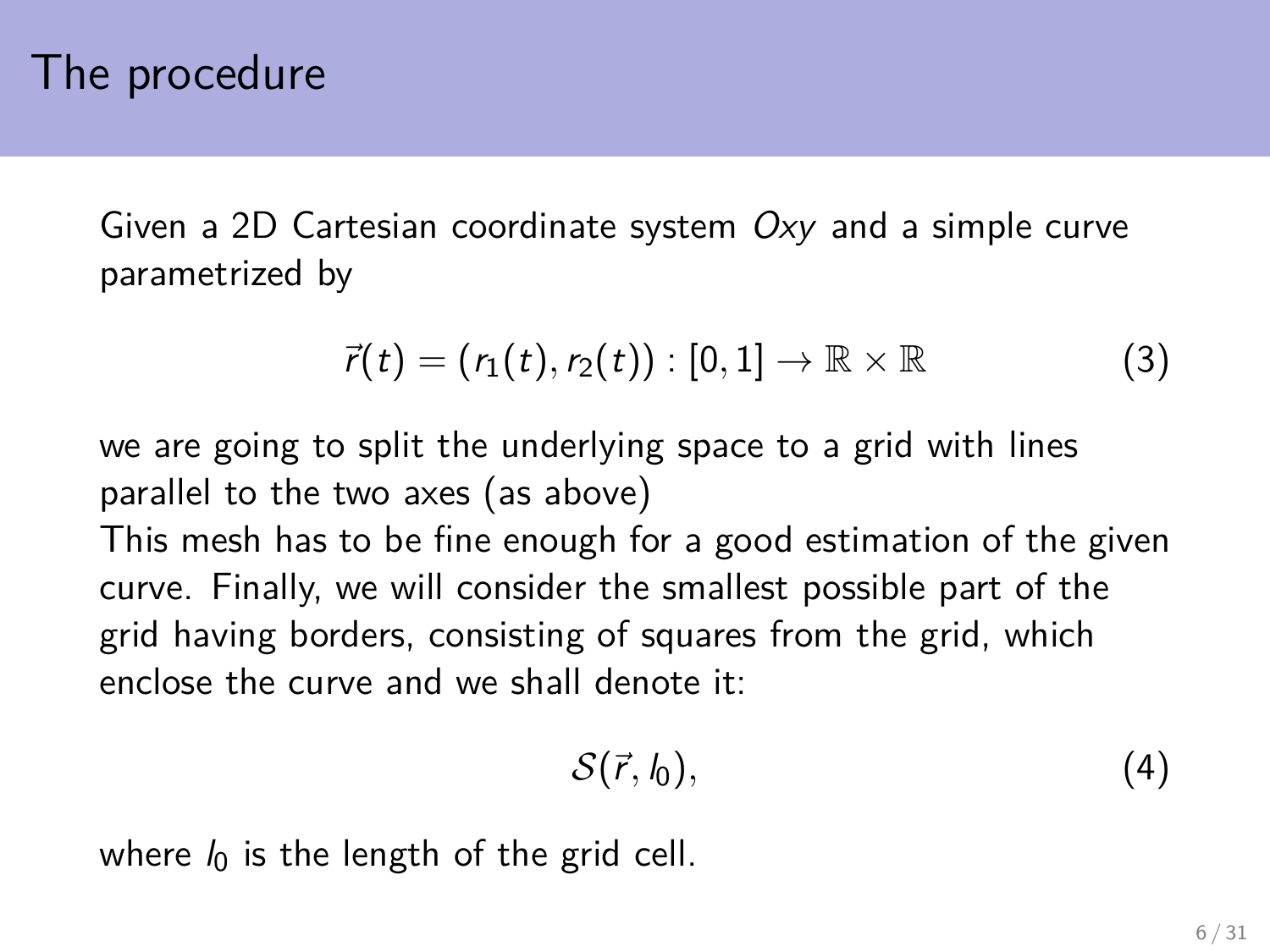In order to define the intuitionistic fuzzy measure of the area enclosed by the initial curve, we are going to introduce an algorithm that provides a special type of polygon surrounding the initial curve  $\vec{r}$ . We suppose that the given parametrization  $\vec{r}$  of the curve provides a positive orientation, i.e. anti-clockwise orientation. That is, following the path of  $\vec{r}$  on the figure, the outer part will be on the right-hand side, while the inner one will lie on the left-hand side. Applying the same procedure for the curve  $\overrightarrow{r}^{-1}(t) = \overrightarrow{r}(1-t)$ , for which the inner part of  $\overrightarrow{r}^{-1}$ coincides with the outer one of  $\vec{r}$ , while its outer part coincides with the inner part of  $\vec{r}$ . Therefore, in order to build an inner and outer polygon enclosing the given initial curve, it suffices to describe only the outer (surrounding) polygon of  $\vec{r}$ . These two polygons will be used to build a hull of the curve.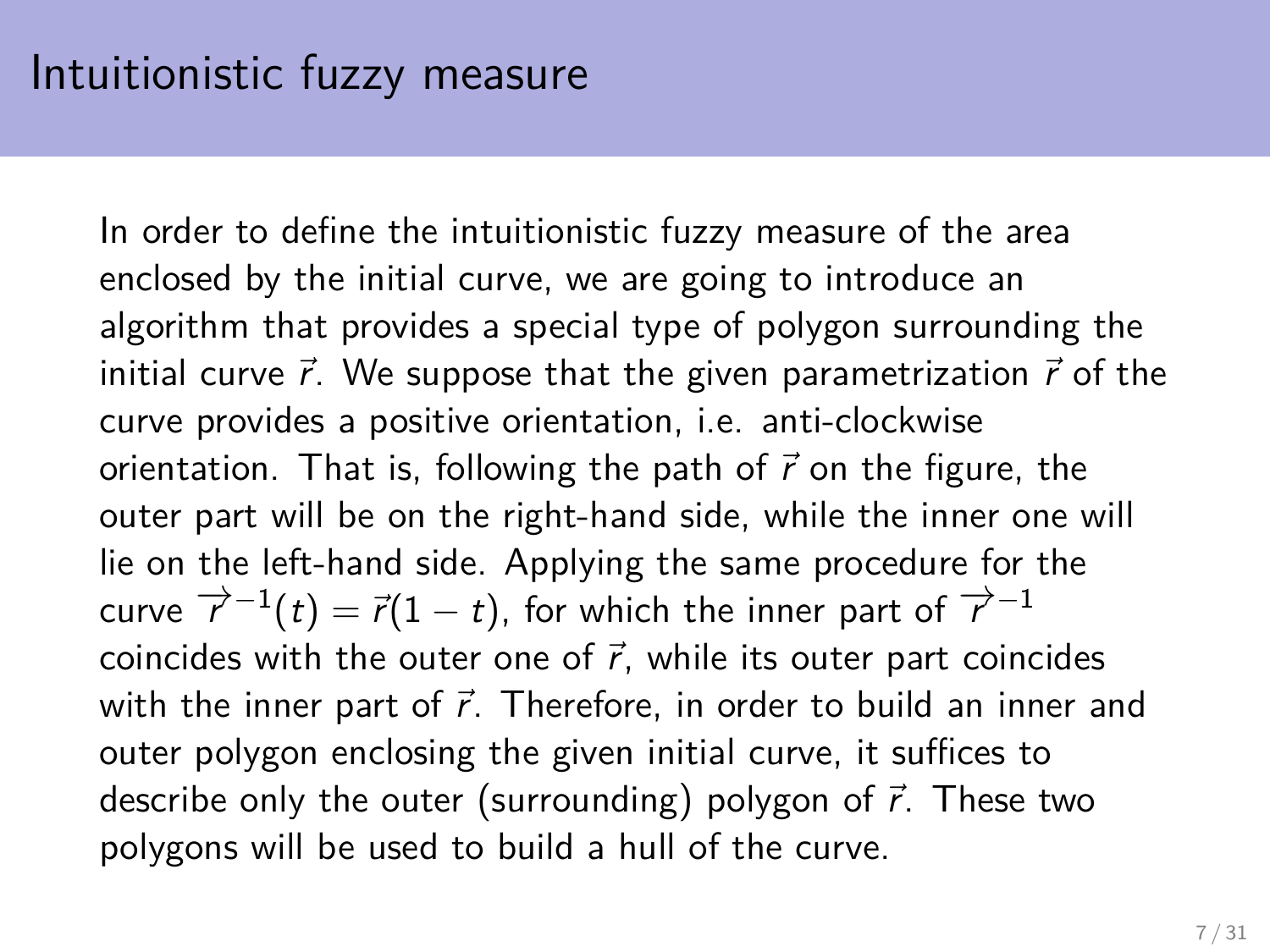# BUILDING THE OUTER POLYGON OF  $\vec{r}$

Taking initially the grid with a step of length  $l_0$ , supposed to be sufficiently small, we pass along the curve with  $\vec{r}(t)$  letting the parameter t run from 0 to 1. Along its path,  $\vec{r}(t)$  intersects the lines of the grid in different points and may pass through various squares of the grid leaving/entering them through their vertices or edges.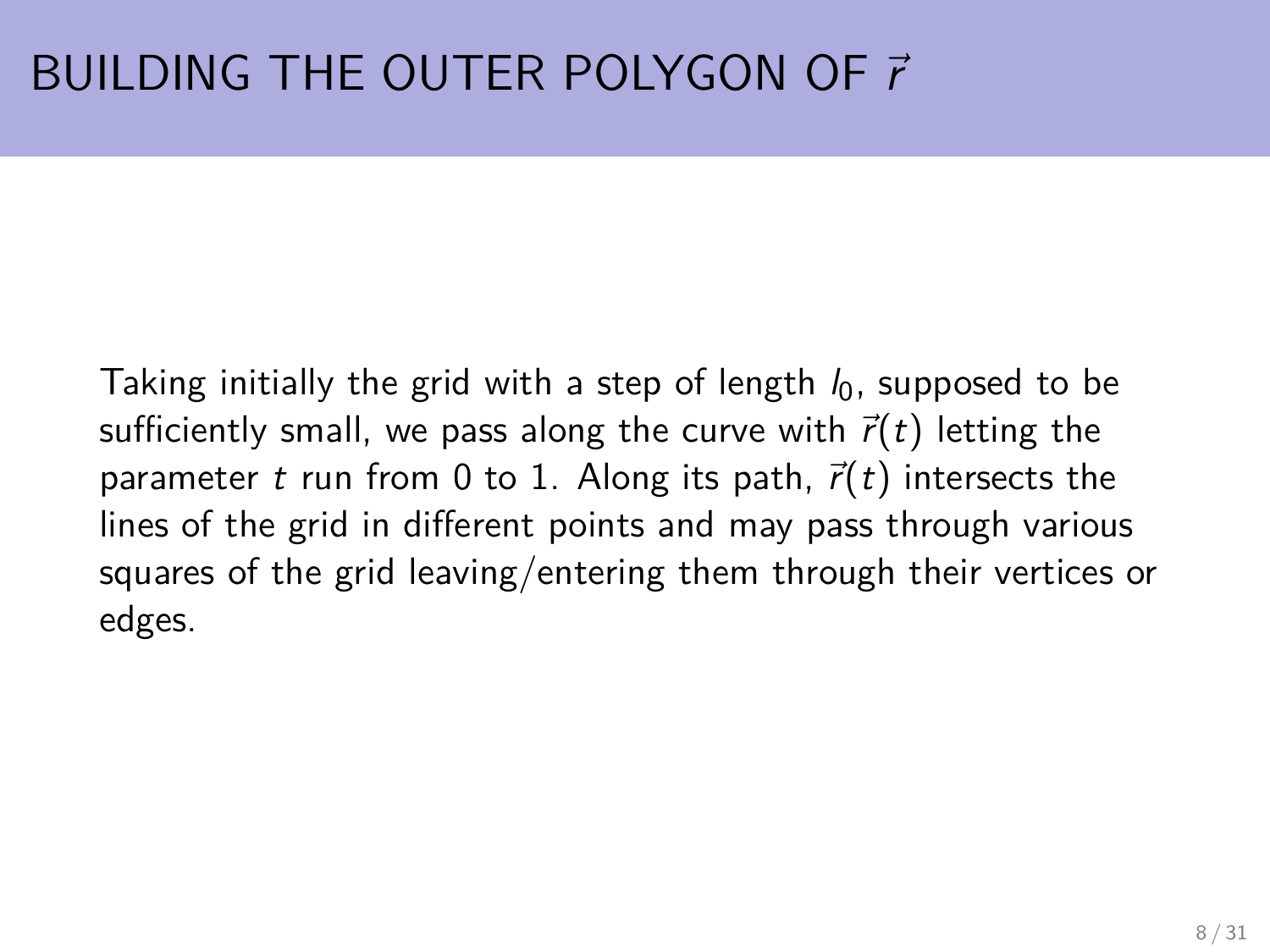Let us consider all the nodes of the grid as being marked as white in the beginning. Subsequently, passing through some nodes while the procedure is running, they will be marked either as "black" or "not-allowed", i.e. nodes already found in the  $P$  – stack (program stack). In short, the procedure passes through some nodes constructing the outer polygon by edges and diagonals of squares of the grid putting them in the so called  $P$  – stack. It has to be mentioned that every node  $N$  of the grid has exactly eight neighbors because the node belongs to exactly four squares. These four squares have  $4 \times 4 = 16$  nodes (vertices), four of them taken two times in the sum and the node in consideration is counted four times as well. Therefore, the neighbor nodes of the node in consideration are exactly  $16 - 4 - 4 = 8$ . They can be *diagonal* or edge nodes in respect of the current vertex, i.e. four diagonal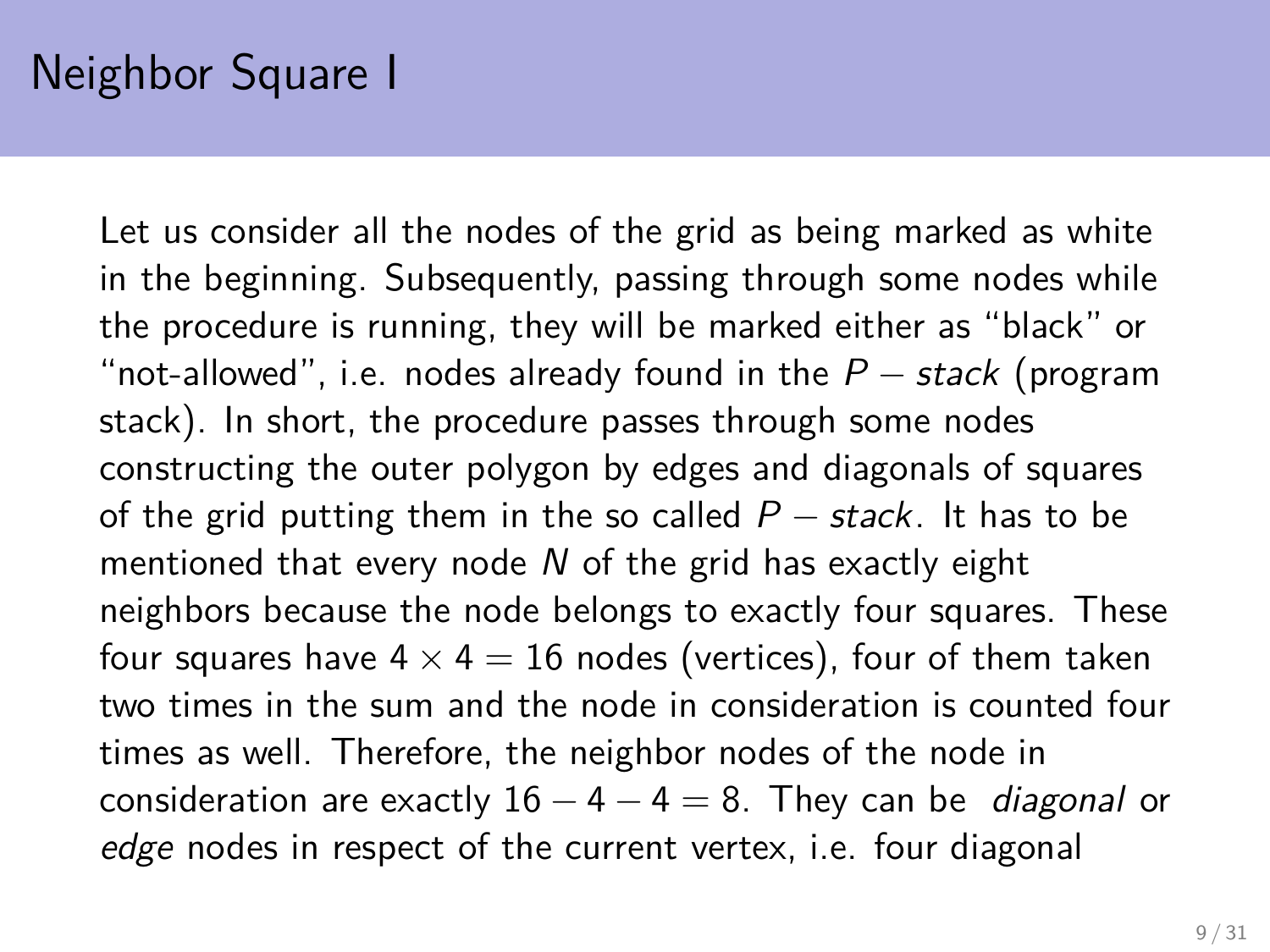## Neighbor Square II

neighbors and four edge neighbors as well – to be denoted  $DiagN(N)$  and  $EdgeN(N)$ , respectively. Let us consider all the nodes of the grid as being marked as white in the beginning. Subsequently, passing through some nodes while the procedure is running, they will be marked either as "black" or "not-allowed", i.e. nodes already found in the  $P$  – stack (program stack). Let us denote NeighborN(N) =  $DiagN(N) \cup EdgeN(N)$  and define the square consisting of all this neighbor nodes as the neighbor square of the current node and denote it by Neighbor $S(N)$ . The border of the neighbor square consists of eight sides, to be denoted by *∂*NeighborS(N). There are also four inner sides of length the by *Olveignbor* S(*N*). There are also four linner sldes of length the grid-step  $l_0$  and for diagonal sides (edges) of length  $\sqrt{2}l_0$ , denoted by  $StrajghtE(N)$  and  $DiagE(N)$ , respectively. Let us denote by  $InnerE(N) = StraightE(N) \cup DiagE(N)$  all the inner sides of  $NeighbourS(N)$ . We can also consider *NeighborS(N)* as the union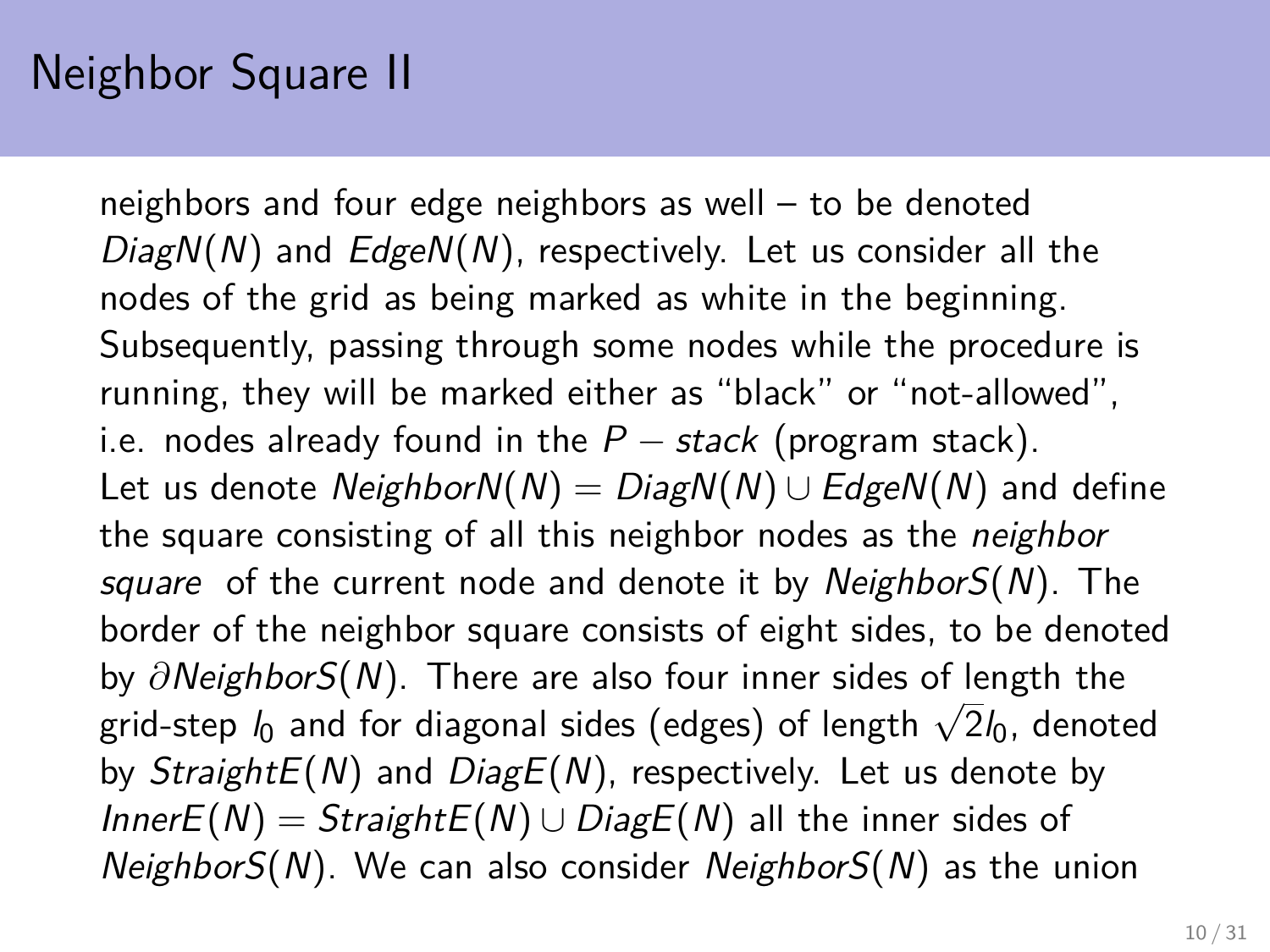## Neighbor Square III

of eight right isosceles triangles, i.e. triangles with a right angle  $\left(\frac{\pi}{2}\right)$  $\frac{\pi}{2}$ ), and also two equal angles (sides). The family of these eight triangles will be denoted by *NeighborT(N)*.



Figure: The vertex N with the neighbor square Neighbor $S(N)$  and the border *∂*NeighborS(N) in bold.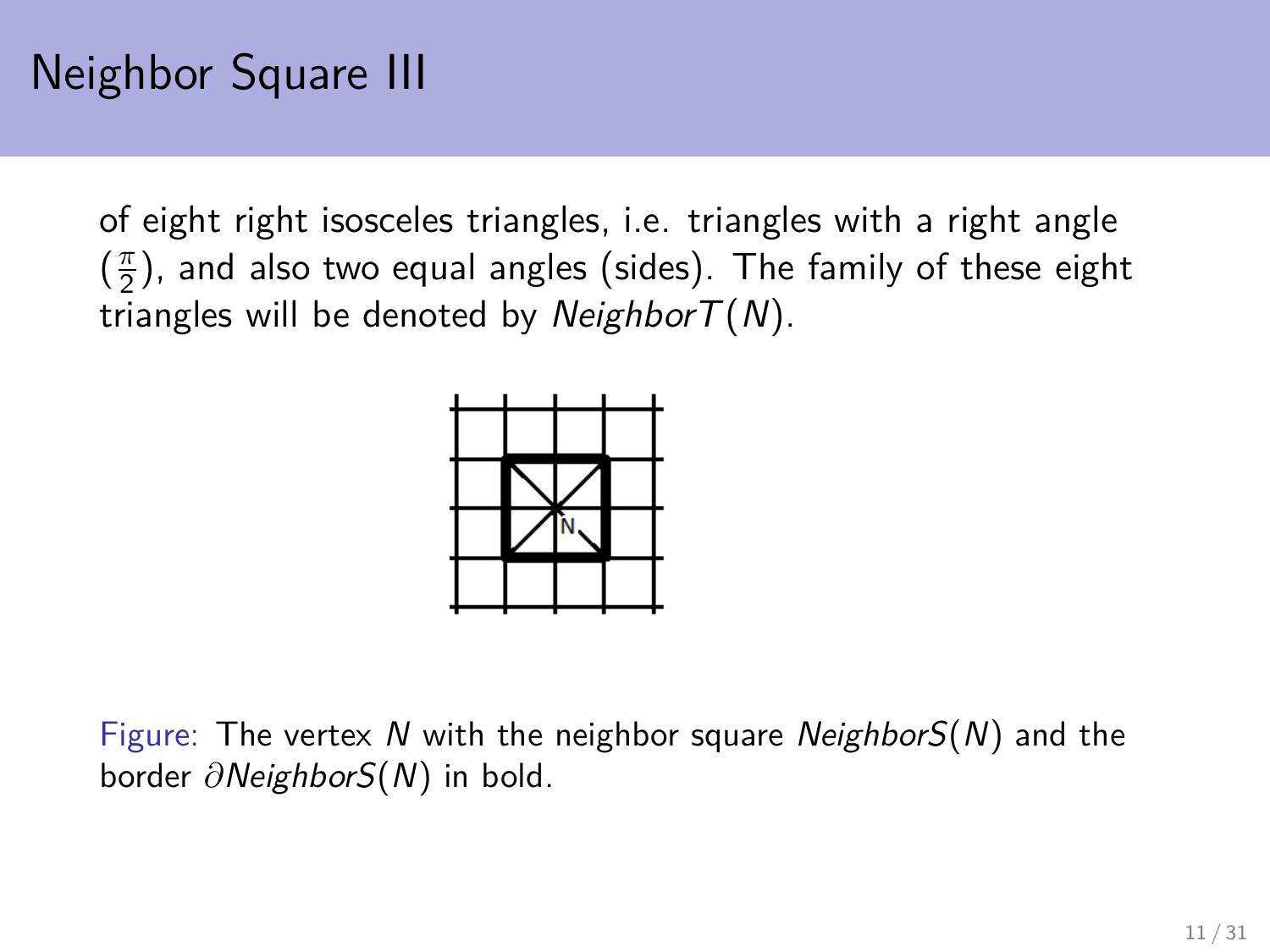# Minimal polygon

The grid is in principle infinite but for the sake of simplicity we will concentrate our attention on the minimal part of the grid, which contains the curve as shown below. This constraint is important because on the basis of this picture we are going to introduce intuitionistic fuzzy estimation further.



<span id="page-11-0"></span>Figure: Minimal polygon with edges parallel to the axis part of the grid containing the curve. The area of this figure is  $S(\vec{r}, l_0) = 264 \times l_0$ .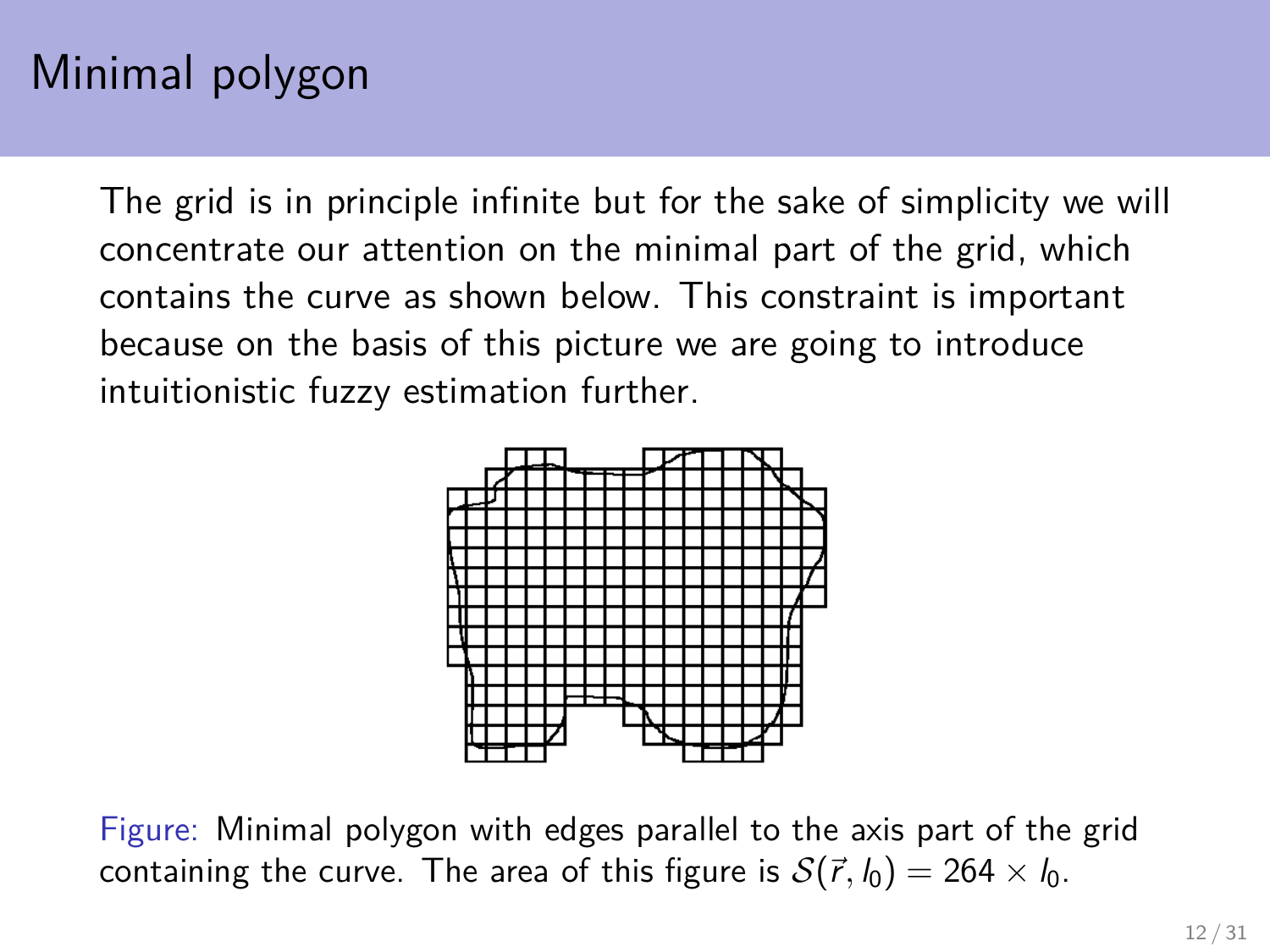Just after a node (vertex) has been colored "black" and put into the  $P -$  stack, consider only the "allowed" ones of its neighbors as candidates to be taken as "next node" when building the oriented polygon. Starting by the first vertex lying near the curve in the outer part of  $\vec{r}$ , we are going to describe a procedure which will add new nodes to the  $P$  – stack in a sequence building correctly the outer polygon. If, according to the rules of the algorithm, we come to a step where the "next" node, say  $N''$ , which should be added to the stack, would be such one that the atomic particle  $N'N''$  of the polygon crosses the curve, we stop the procedure and start again with a twice shorter grid-step.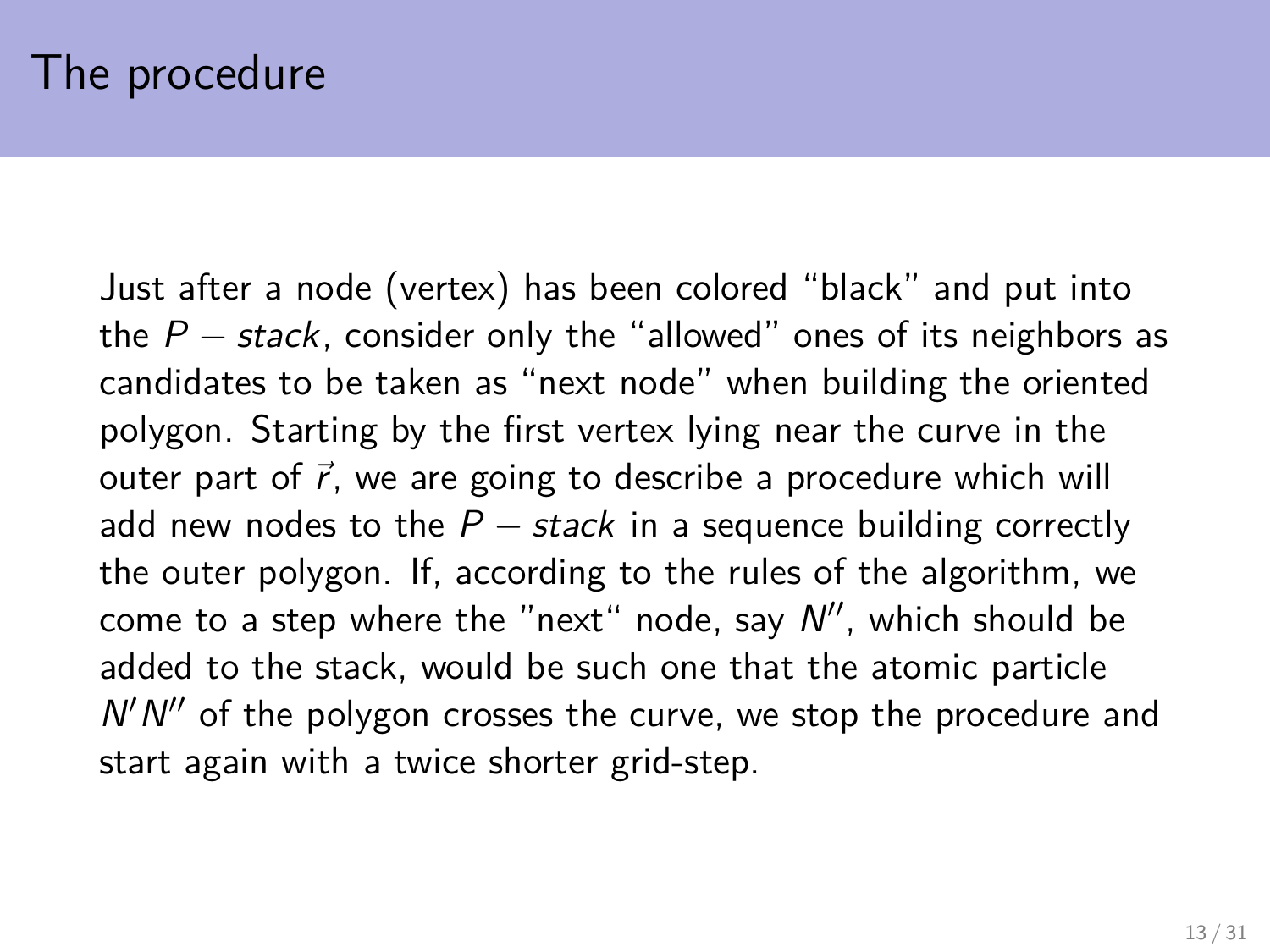We take as initial grid-step a sufficiently small number  $l_0$  and start from a point  $N \in \overline{OuterN}(\vec{r})$  as shown below



Figure: The vertex  $N$  with the neighbor square and all the neighbor nodes A, B, C, D, E, F, G and H. This is the right lower corner from Figure [1](#page-4-0).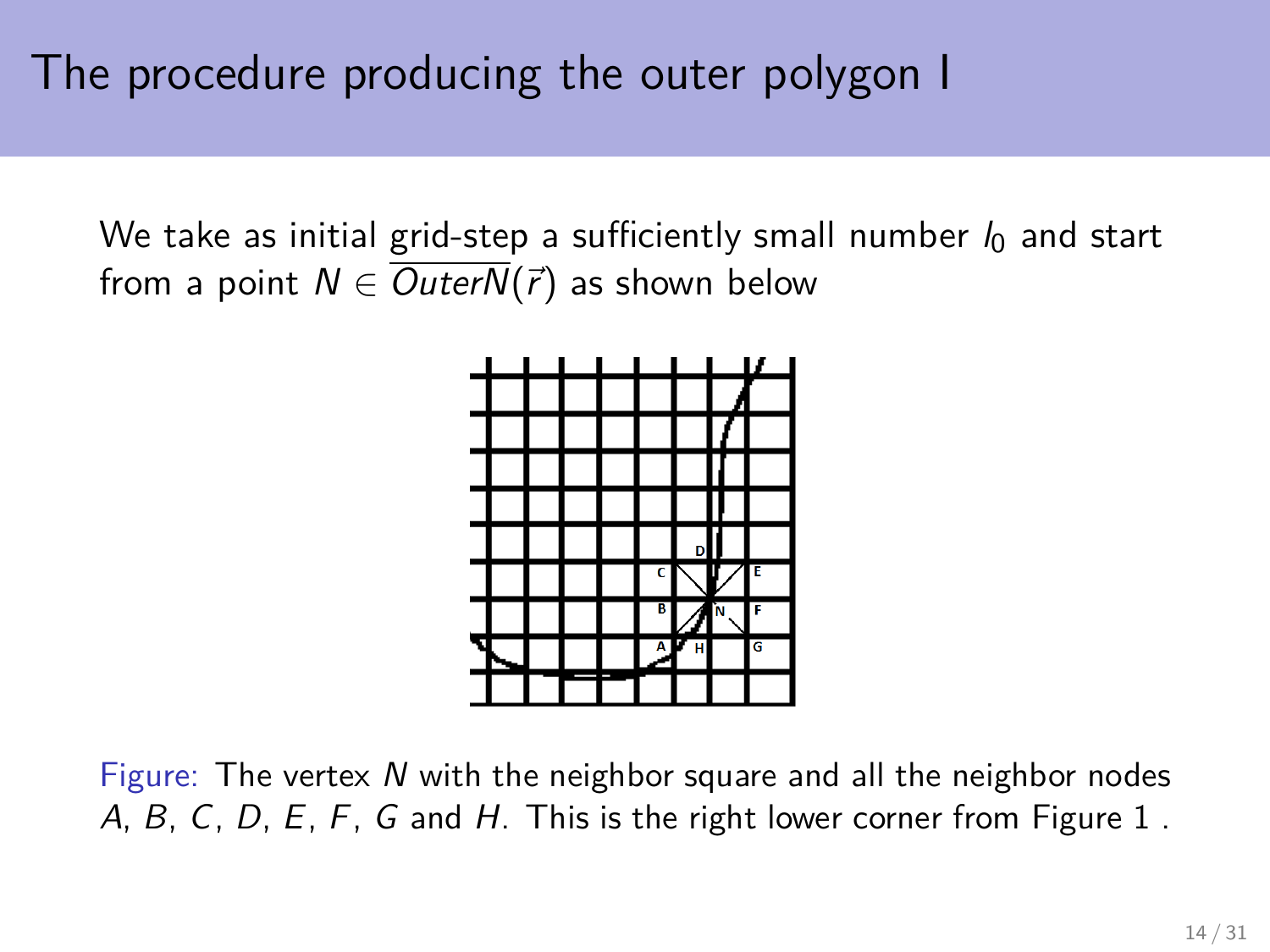Supposing that the procedure has already accomplished few steps and N is the last node in the  $P -$  stack, let us describe the next step. In what follows, by  $R(t)$  we will denote the point from the curve  $\vec{r}$  at  $t \in [0, 1]$ , i.e.  $\vec{r}(t) = OR(t)$  where O is the origin of the coordinate system. For the point  $N$  we want that for some  $t_0 \in [0, 1]$  the point  $R(t_0)$  lies on some edge from StraightE(N) and therefore we have that  $d(R(t_0), N) \leq l_0$ . Let for  $t_1 \geq t_0$  the point  $R(t)$  enter the inside of some of the four neighbor triangles  $T \in Neighbour(T(N))$ . Suppose that  $R(t)$  then goes outside of the triangle T and enters T again, i.e. there are  $t_3 > t_2 > t_1$  such that  $R(t_1), R(t_3) \in \mathcal{T}$  while  $R(t_2) \notin \mathcal{T}$ . If this happens, then we break and start the procedure again with a grid-step  $\frac{l_0}{2}.$  Therefore, we can suppose that the grid-step  $l_0$  is small enough so that the above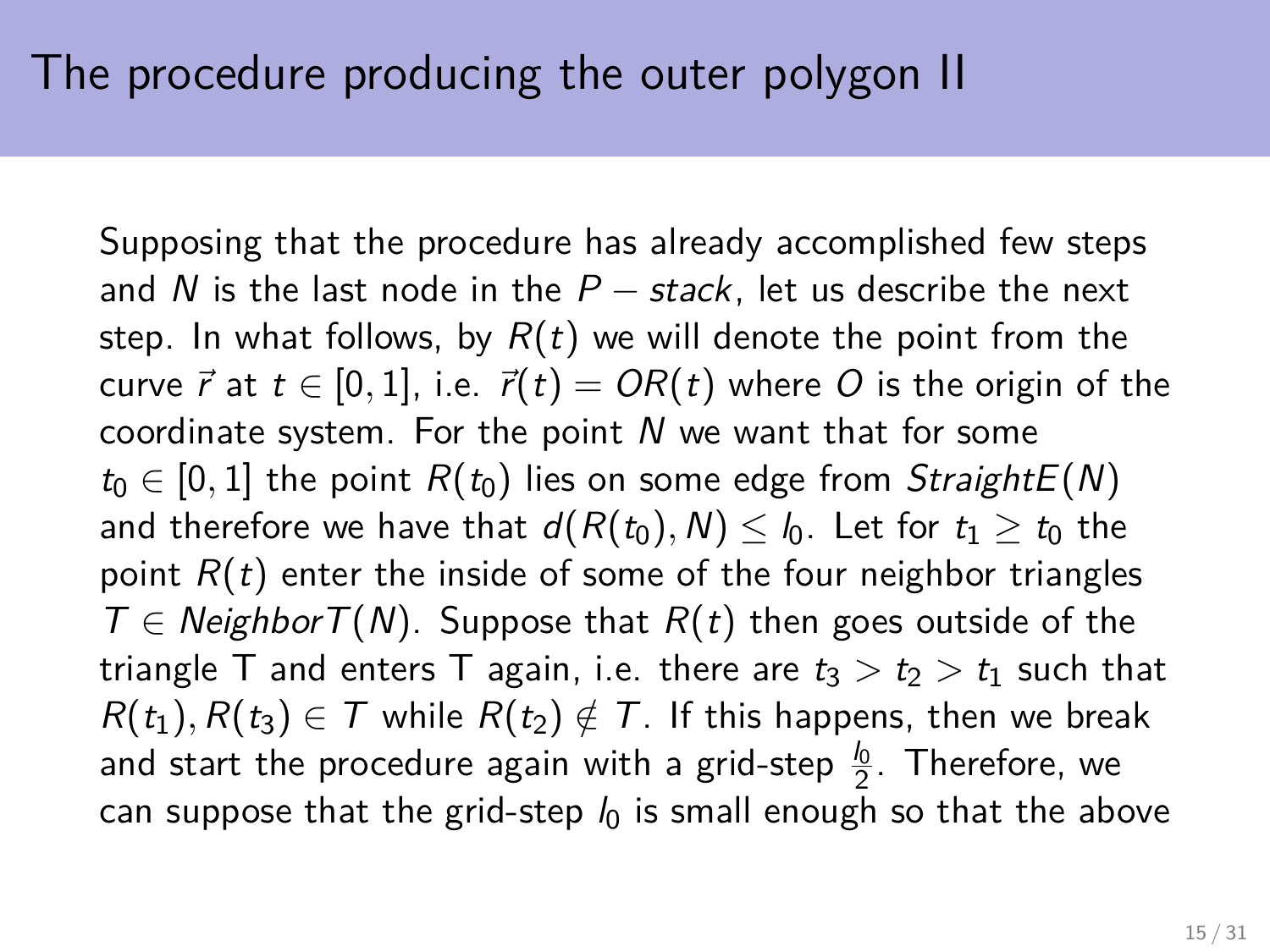situation can not happen, i.e. for any right angle triangle  $T$  with vertices - three neighbor nodes on the grid, it is not possible that

 $(\exists t_1, t_2, t_3 \in [0, 1])(R(t_1), R(t_3) \in T \& R(t_2) \notin T).$ 

Going back to the current last point N in the  $P$  – stack with  $R(t_0)$ lying on one of the  $StrajghtE(N)$ , there are two possible cases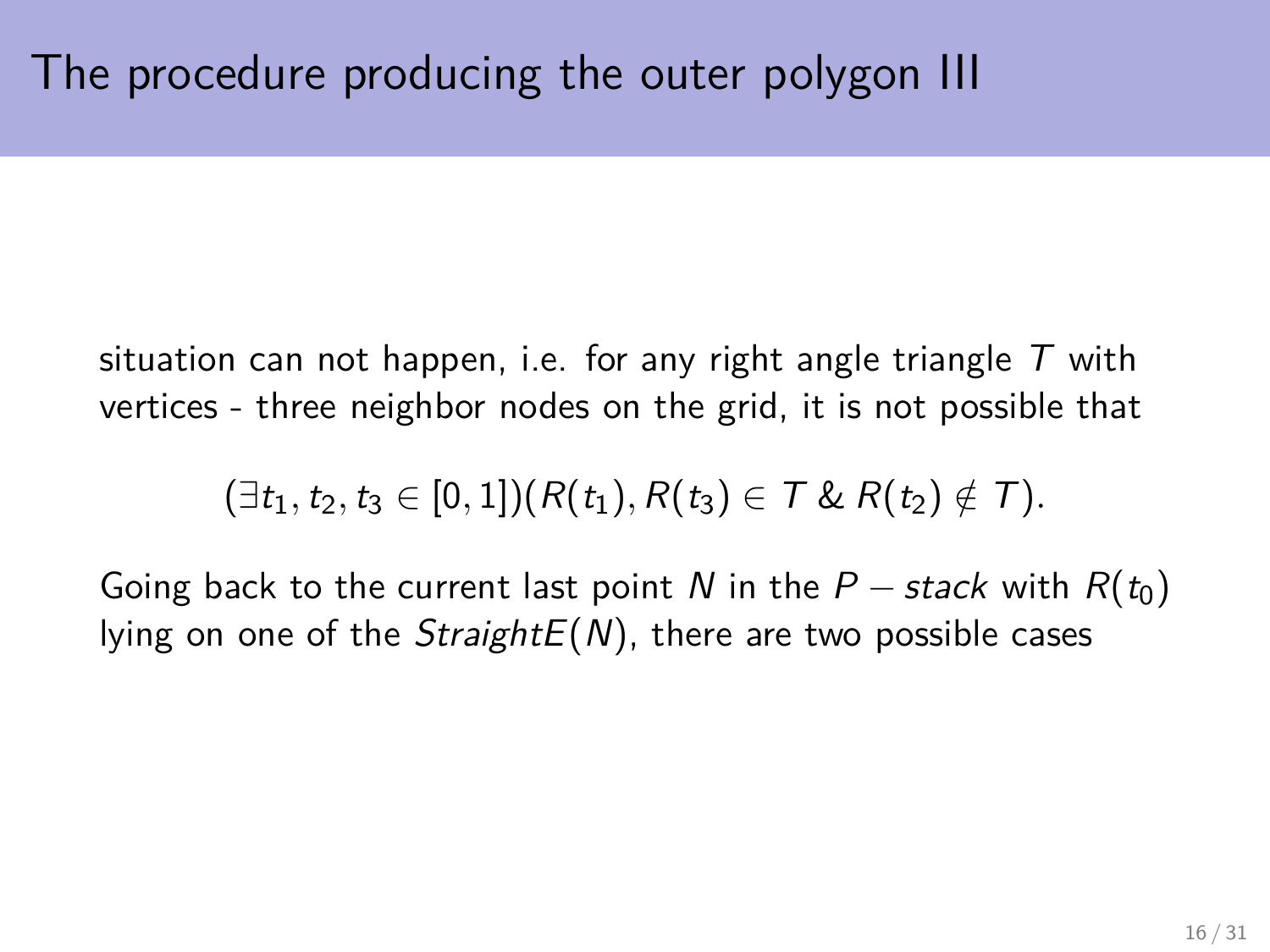## The procedure producing the outer polygon IV



Figure: The vertices  $N_1$ ,  $N_2$ ,  $N_3$ , which are the first three nodes from the  $P$  – stack. This is the right lower corner from Figure [1.](#page-4-0)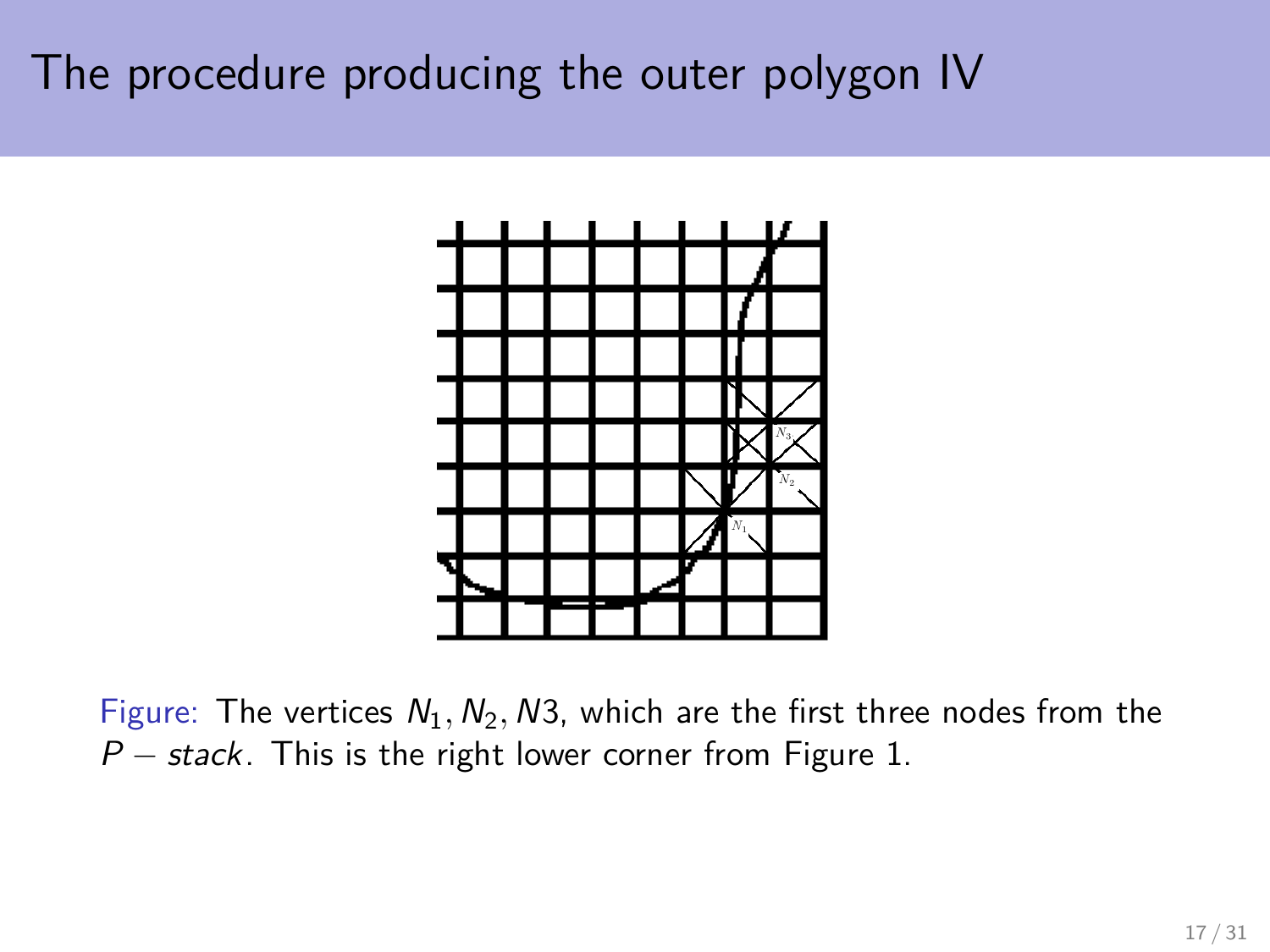The procedure producing the outer polygon V

- IF  $R(t_0, 1)$  lies in the neighbor square of N, i.e.  $NeighbourS(N)$ . That means that the first point from the  $P$  – stack,  $N_1$ , belongs to NeighborS(N), i.e.  $N_1 \in Neighbour(N)$ . If all the points of  $NN_0$  lie in the outside of  $\vec{r}$ , then the **procedure finishes successfully** in letting N be the last node in the  $P -$  stack. Otherwise, if  $NN_0$  has a point belonging to the inside of  $\vec{r}$ , then **break and restart** the procedure with a grid-step  $\frac{l_0}{2}$ .
- ELSE there is  $t' \in (t_0, 1]$  for which  $R(t') \in \partial Neighboursf(N)$ . If all the points of  $\mathit{NR}(t')$  lie in the outside part of  $\vec{r}$ , then the **procedure continues** in letting  $R(t')$  be the current last node in the  $P$  – stack. Otherwise, if  $\mathit{NR}(t')$  has a point belonging to the inside of  $\vec{r}$ , then **break and restart the** procedure with a grid-step  $\frac{l_0}{2}.$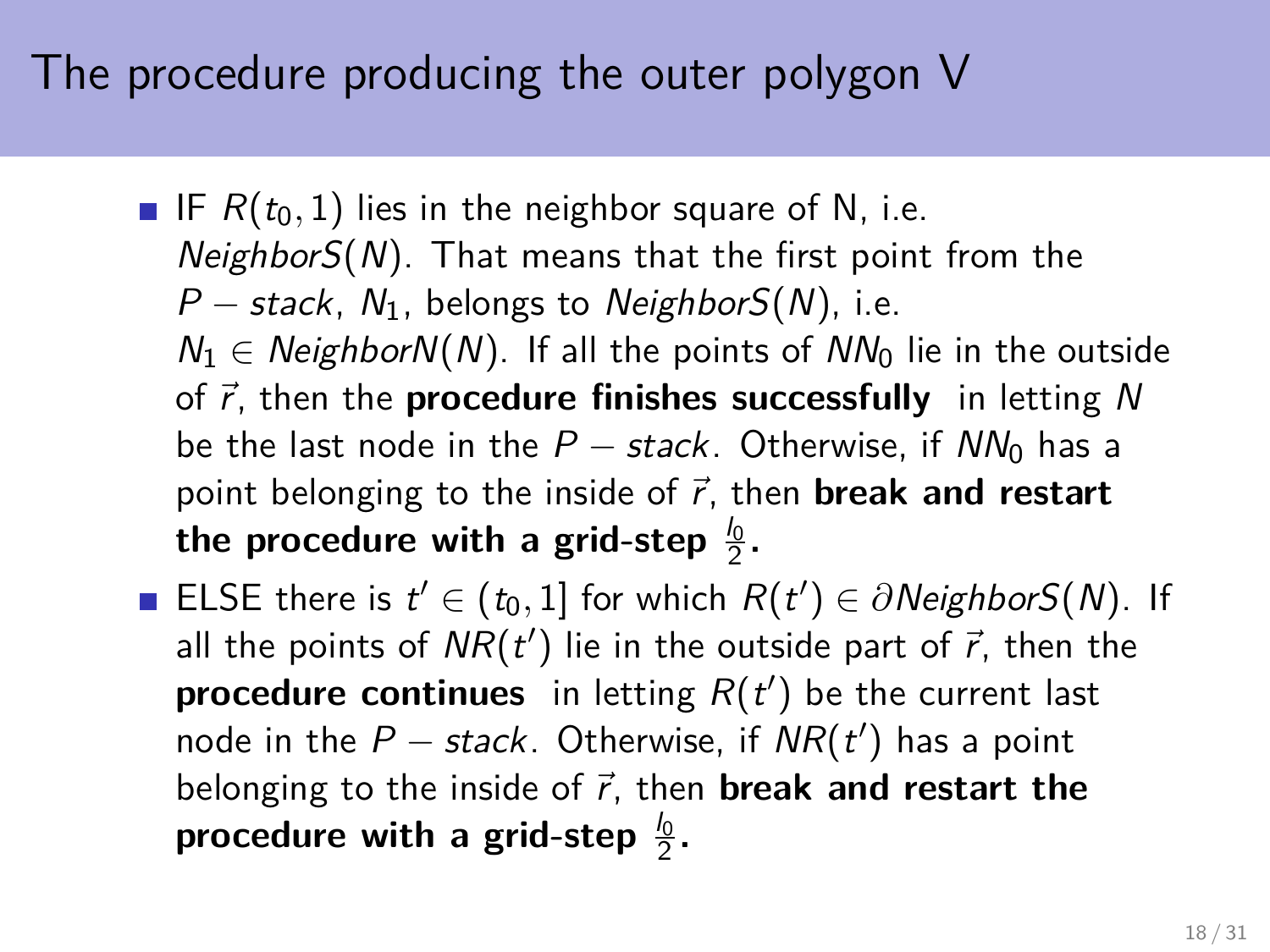Thus, the whole procedure of finding an outer polygon has been described.

As we have already mentioned, we may apply the same procedure for the curve  $\overrightarrow{r}^{-1}(t) = \overrightarrow{r}(1-t)$ , for which the inner part of  $\overrightarrow{r}^{-1}$ coincides with the outer one of  $\vec{r}$ , while its outer part coincides with the inner part of  $\vec{r}$ . Let us suppose that the procedure has stopped successfully with a grid-step  $\frac{l_0}{2^{n_1}}$  in finding the outer polygon and  $\frac{l_0}{2^{n_2}}$  for the inner polygon. We then take the minimum of the two grid-steps to be  $\frac{l_0}{2^{j_0}}$   $(j_0 = \max(n_1, n_2))$  and start the procedure again to find a new outer polygon (if  $n_1 > n_2$ ) or to find a new inner polygon (if  $n_1 < n_2$ ). Therefore, we get the outer (in blue) and inner polygons (in green) in the same grid with grid-step  $l_0$  $\frac{I_0}{2^{j_0}}$  as shown below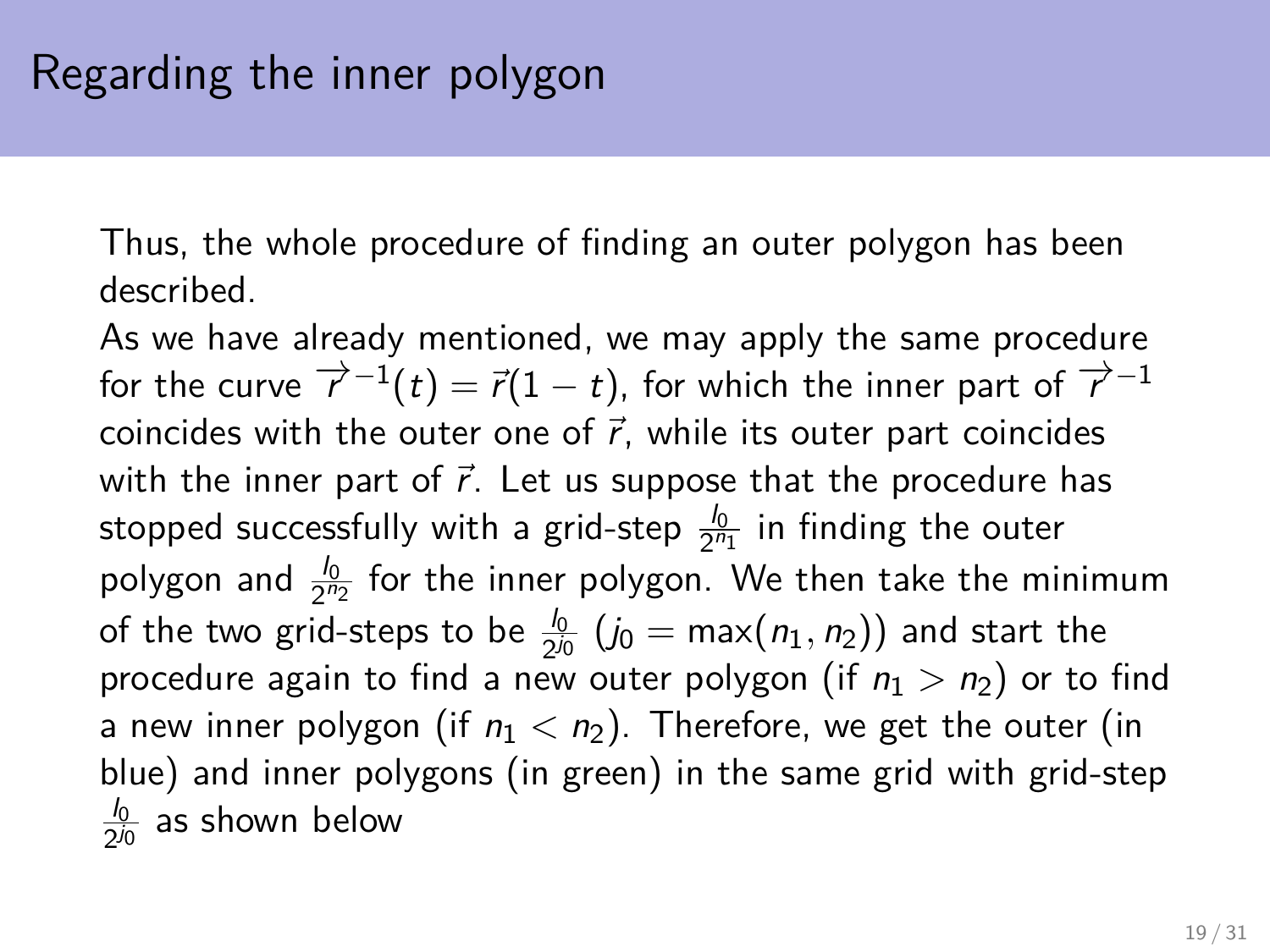### Outer and inner polygon



Figure: The inner and outer polygons with the end grid-step  $\frac{b}{2^{j_0}}$ . This is the right lower corner from Figure [3.](#page-11-0)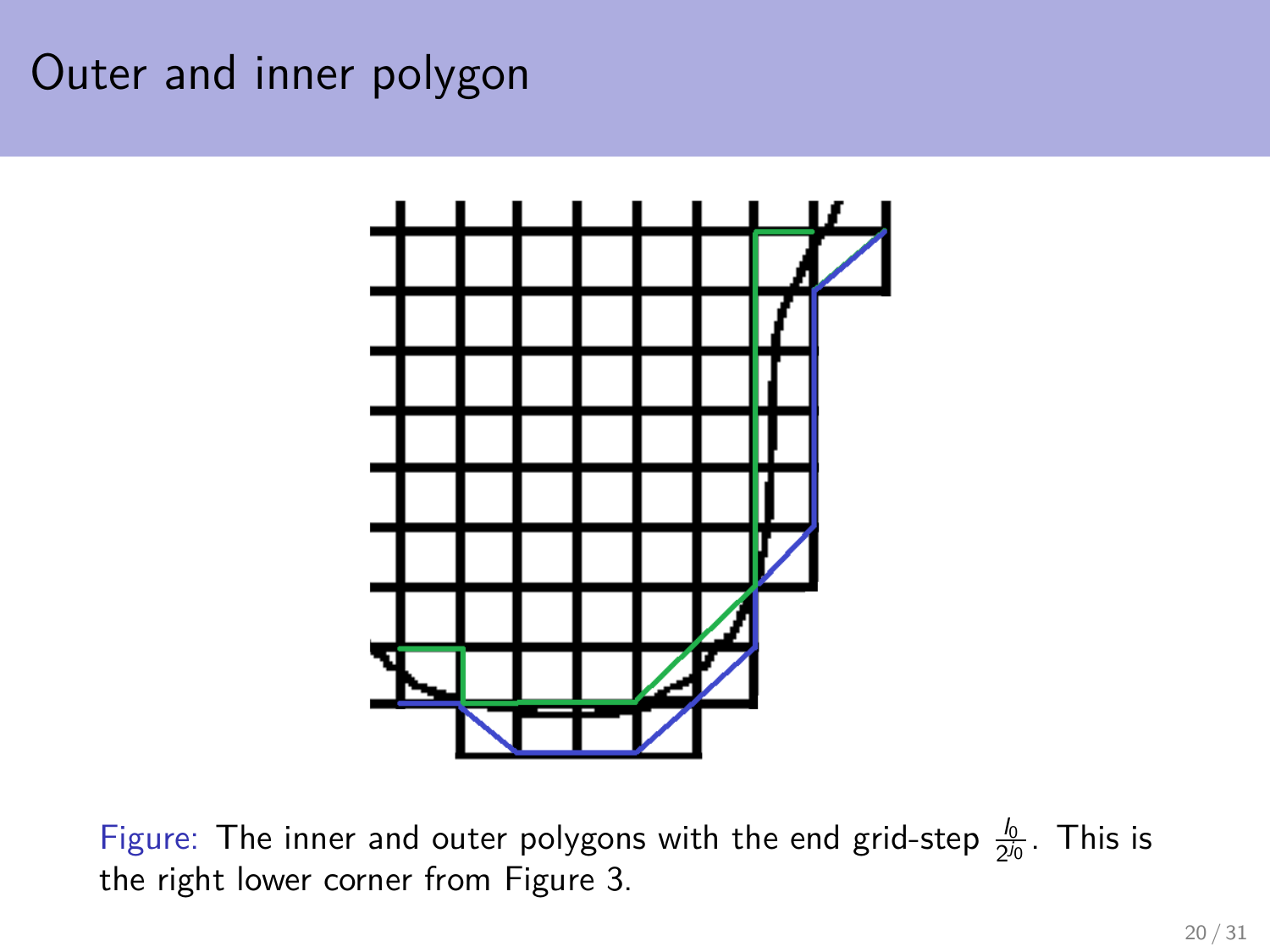### Outer and inner polygon



Figure: The whole picture of the inner and outer polygons with the end grid-step  $l_1=\frac{l_0}{2^{l_0}}$  of the first iteration. The inside area of the inner polygon is 205*.*5 while the area of the outer one is 252*.*5.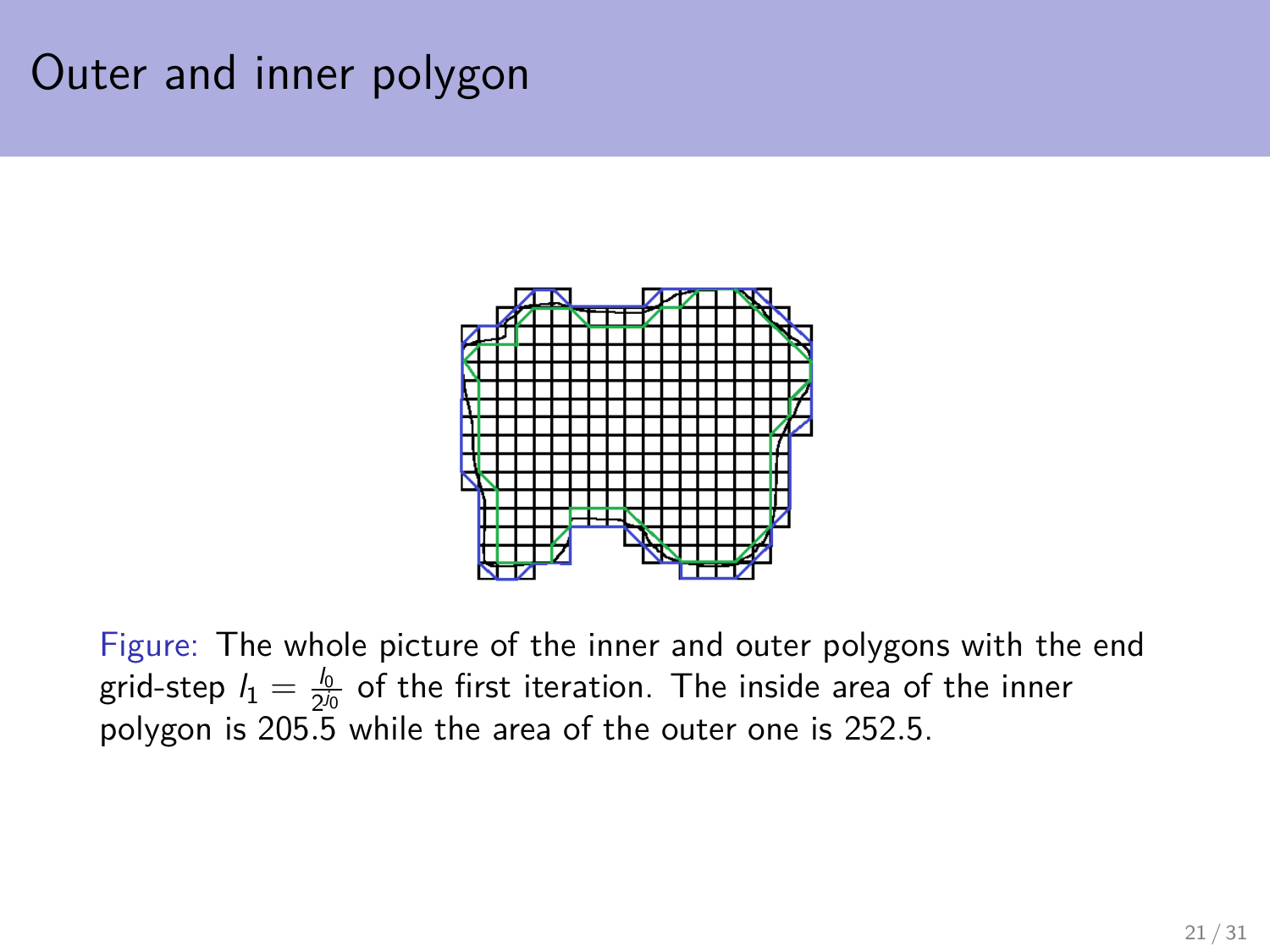The notion of intuitionistic fuzzy set (or abbreviated as IFS) provides a very intuitive and natural tool for an adequate estimation of the area enclosed by a simple continuous curve. Following Zadeh, a fuzzy set  $(FS)$  in X is given by

$$
A' = \{ \langle x, \mu_{A'}(x) \rangle | x \in X \}
$$
 (5)

where  $\mu_{A^{'}}(x) \in [0,1]$  is the *membership function* of the fuzzy set  $\overline{A}'$ . The fuzzy sets is extended to an intuitionistic fuzzy set (IFS) A, given by

$$
A = \{ \langle x, \mu_A(x), \nu_A(x) \rangle | x \in X \}
$$
 (6)

where:  $\mu_A: X \to [0,1]$  and  $\nu_A: X \to [0,1]$  such that

$$
0 \leq \mu_A(x) + \nu_A(x) \leq 1 \tag{7}
$$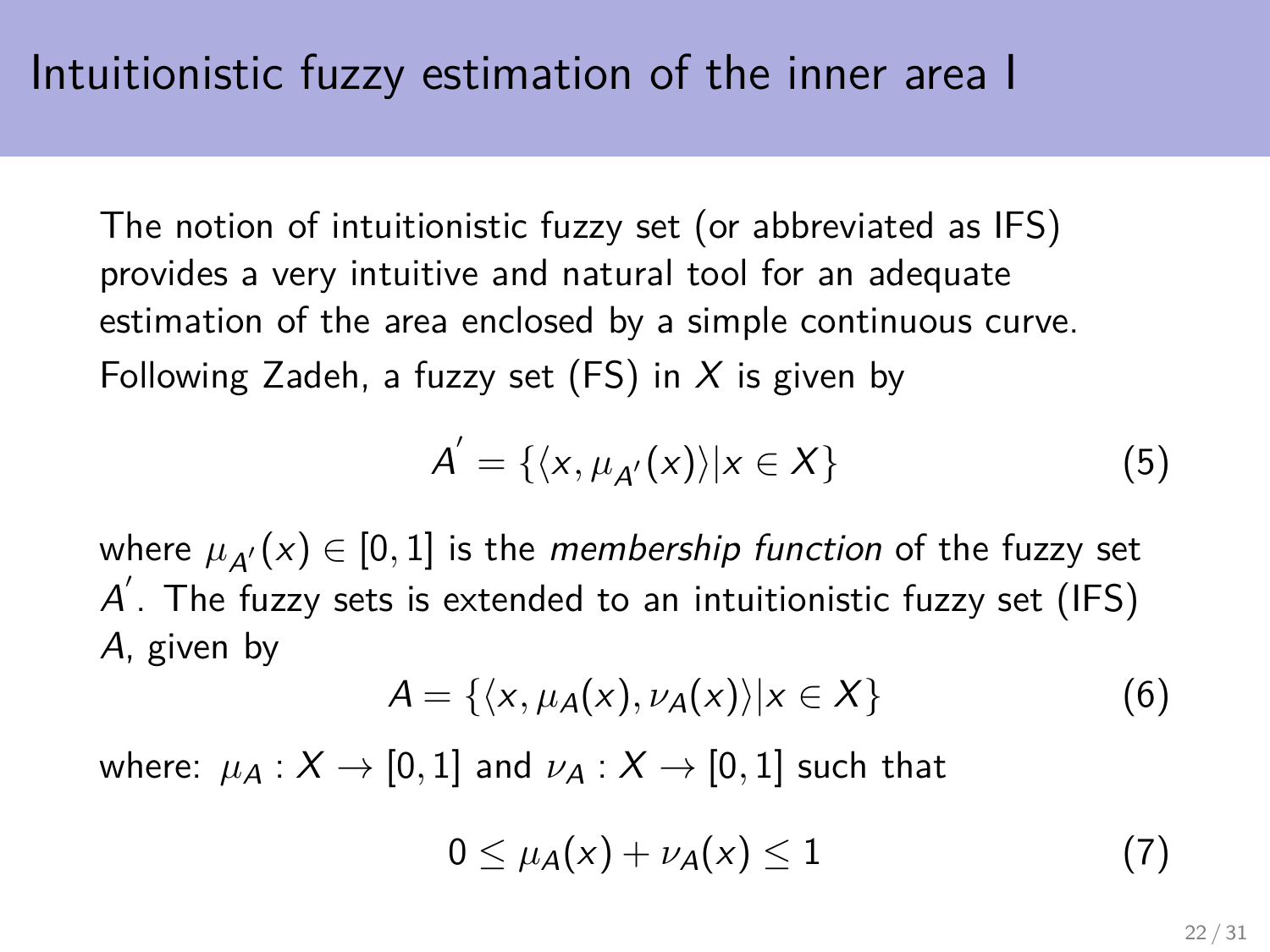and  $\mu_A(x)$ ,  $\nu_A(x) \in [0,1]$  denote a *degree of membership* and a degree of non-membership of  $x$  to  $A$ , respectively. Further we give an intuitionistic fuzzy estimation of the initial curve based on the inner and outer polygons produced by the algorithm. As described above, the iterative procedure starts with inputs - the simple continuous curve  $\vec{r}(t)$ , an initial sufficiently small grid-step  $l_0$ . The algorithm ends up at an iteration, say  $j(\vec{r}, l_0) = j_0$ , where we may assume that  $j_0$  is the maximum of the numbers of iterations producing the inner and outer polygons at first approximation of the procedure. And therefore, the end grid step becomes  $l_1=\frac{l_0}{2l_0}$  $rac{I_0}{2^{j_0}}$ .

The area enclosed by the inner and outer polygons for the given grid-step will be denoted by  $\mathcal{A}^{i}(\vec{r}, \frac{I_{0}}{2\pi i})$  $\frac{l_0}{2^{j_0}}$ ) and  $\mathcal{A}^o(\vec{r},\frac{l_0}{2^{j_0}})$  $\frac{I_0}{2^{j_0}}$ ), respectively. The areas  $\mathcal{A}^i$  and  $\mathcal{A}^o$  can be calculated by Pick's formula.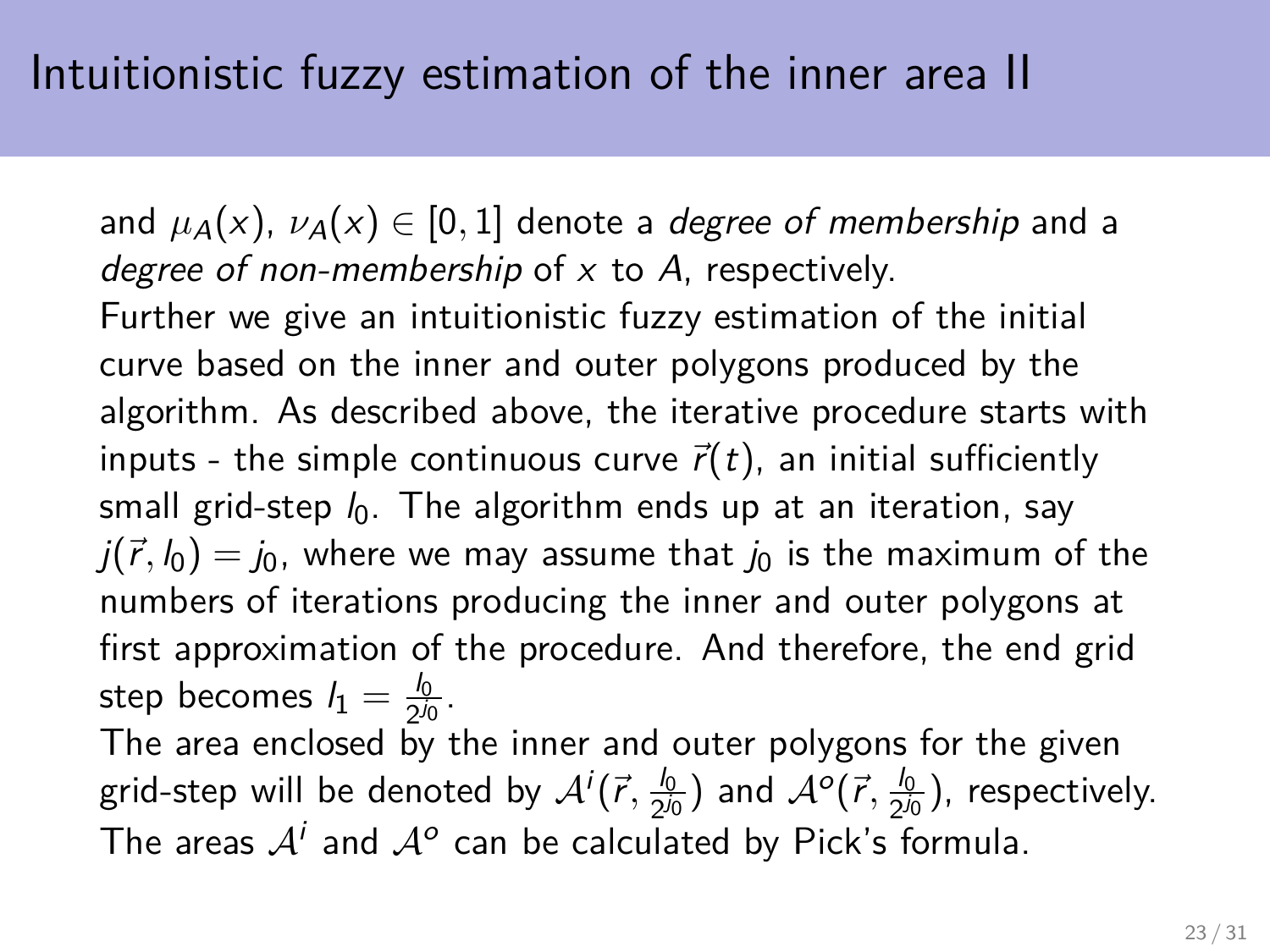In the above notations let us define

$$
\mu_{(\vec{r},l_0)}(0)=\frac{\mathcal{A}^i(\vec{r},\frac{l_0}{2^{j_0}})}{\mathcal{S}_{j_0}} \text{ and } \nu_{(\vec{r},l_0)}(0)=\frac{\mathcal{S}_{j_0}-\mathcal{A}^o(\vec{r},\frac{l_0}{2^{j_0}})}{\mathcal{S}_{j_0}},\\\mu_{(\vec{r},l_0)}(1)=\frac{\mathcal{A}^i(\vec{r},\frac{l_0}{2^{j_0+1}})}{\mathcal{S}_{j_0}} \text{ and } \nu_{(\vec{r},l_0)}(1)=\frac{\mathcal{S}_{j_0}-\mathcal{A}^o(\vec{r},\frac{l_0}{2^{j_0+1}})}{\mathcal{S}_{j_0}}.
$$

More generally, let us inductively define for any positive integer  $k$ ,

$$
\mu_{(\vec{r},l_0)}(k)=\frac{\mathcal{A}^i(\vec{r},\frac{l_0}{2^{j_0+k}})}{\mathcal{S}_{j_0}} \text{ and } \nu_{(\vec{r},l_0)}(k)=\frac{\mathcal{S}_{j_0}-\mathcal{A}^o(\vec{r},\frac{l_0}{2^{j_0+k}})}{\mathcal{S}_{j_0}}.
$$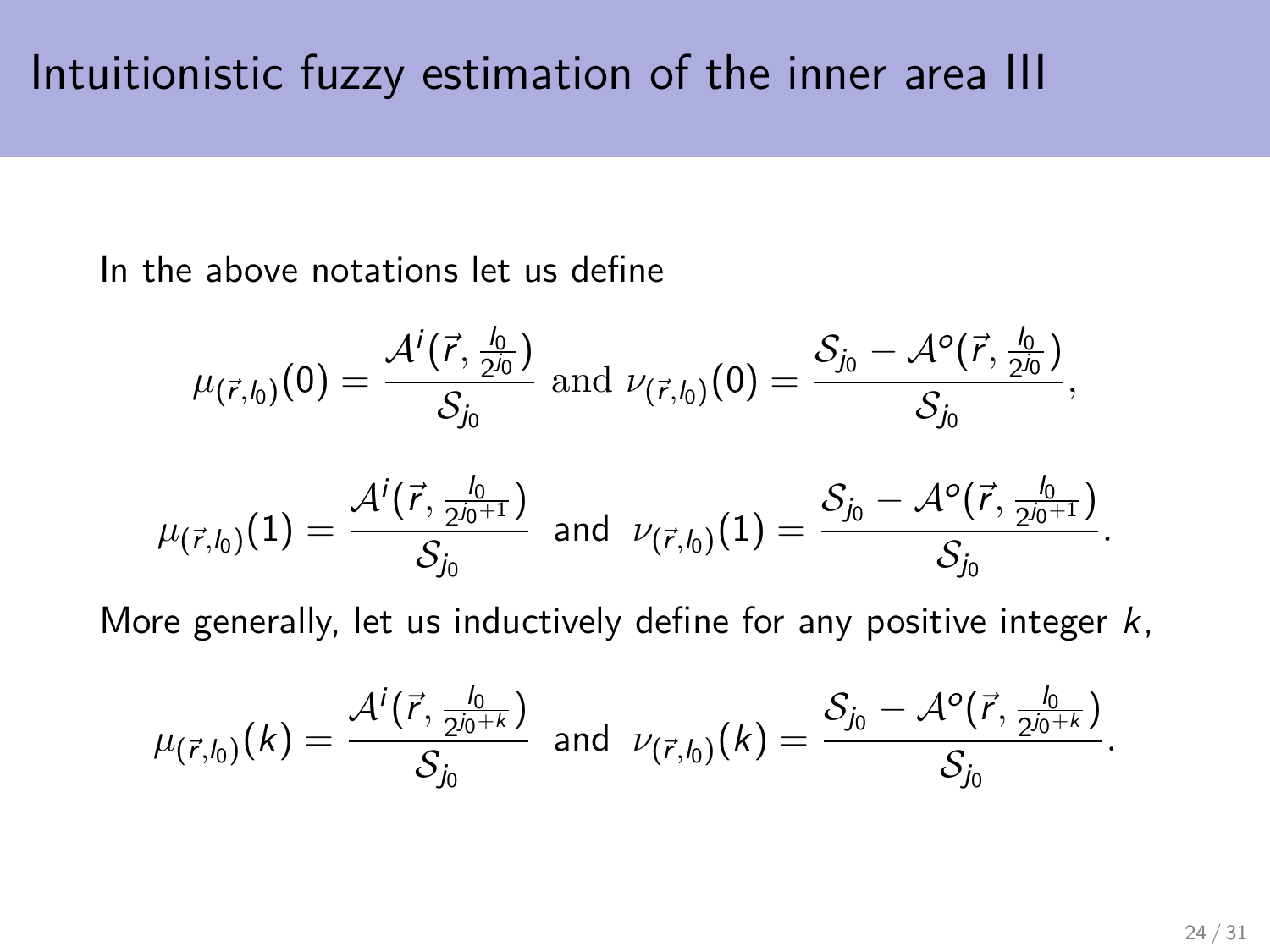Taking into consideration the last definition we may write down the degree of uncertainty for the  $k$ -th step as  $\pi_{(\vec{r},l_0)}(k)=1-\mu_{(\vec{r},l_0)}(k)-\nu_{(\vec{r},l_0)}(k).$  Therefore, we have that

$$
\pi_{(\vec{r},l_0)}(k)=\frac{\mathcal{A}^o(\vec{r},\frac{l_0}{2^{j_0+k}})-\mathcal{A}^i(\vec{r},\frac{l_0}{2^{j_0+k}})}{\mathcal{S}_{j_0}},
$$

which is exactly the intuitionistic fuzzy estimation of the degree of uncertainty for the corresponding grid-step  $\frac{I_0}{2^{j_0+k}}$ . It can be easily proved that for  $k_1 < k_2$  we have that  $\pi_{(\vec{r},b_0)}(k_1) > \pi_{(\vec{r},b_0)}(k_2)$ , which means exactly that  $\pi_{(\vec{r},b_0)}$  is a decreasing function on the set of positive integer numbers N.

Therefore, we may suppose that we are given a small enough positive real number  $\varepsilon_0$  based on the curve  $\vec{r}$ , which interior is supposed to be estimated. Through the described algorithm, we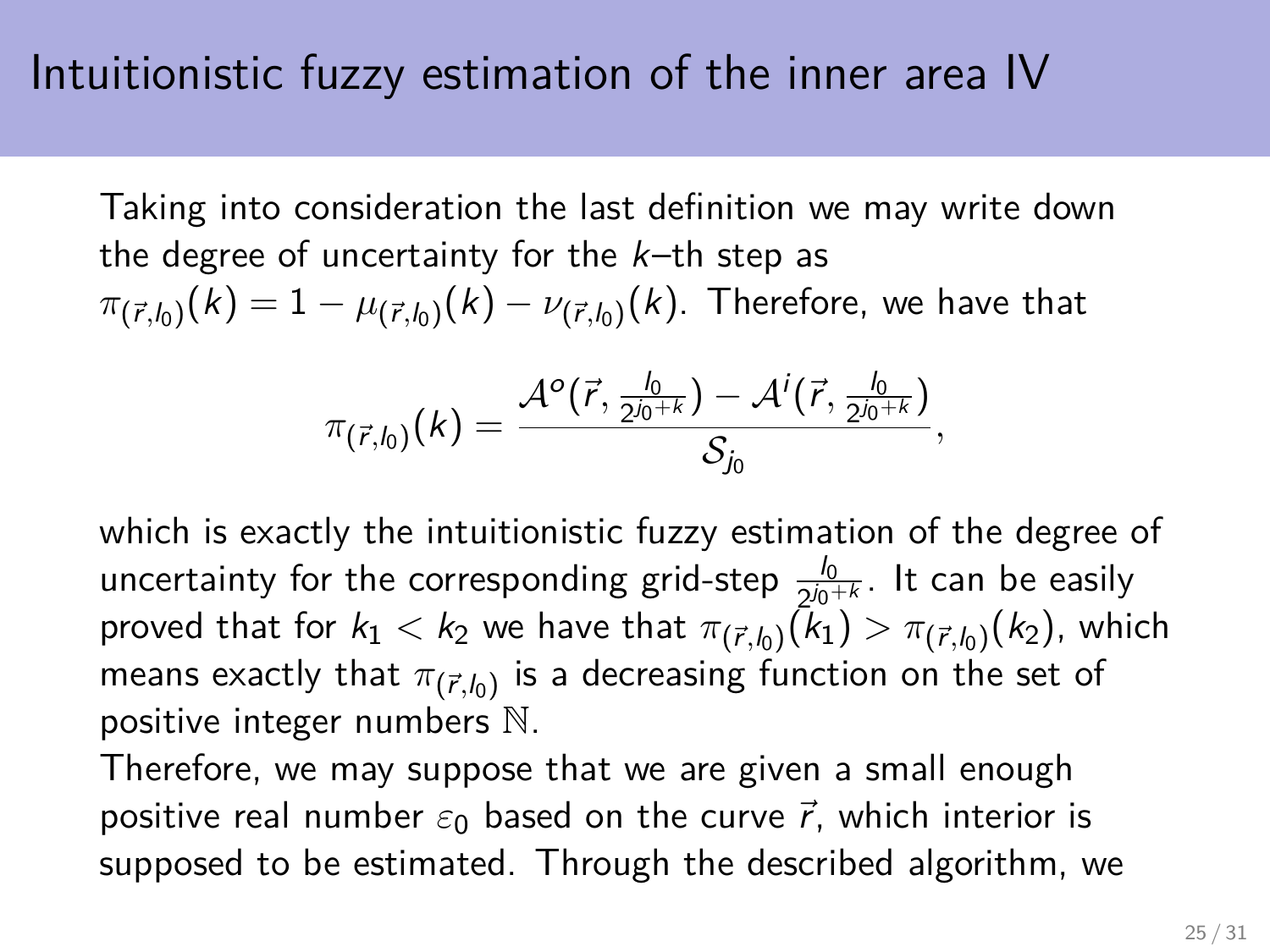are computing then iteratively upper and lower estimations (through outer and inner polygons) until a positive integer  $k$  has been reached for which  $0 \leq \pi_{(\vec{r},b)}(k) \leq \varepsilon_0.$  The *k*-th iteration provides then a satisfactory intuitionistic fuzzy estimation of the curve. This also means that  $\mathcal{A}^o(\vec{r}, \frac{I_0}{2^{j_0}})$  $\frac{l_0}{2^{j_0+k}})$  and  $\mathcal{A}^i(\vec{r}, \frac{l_0}{2^{j_0}})$  $\frac{l_0}{2^{j_0+k}}$ ) provide a corresponding satisfactory upper and lower estimations of the area surrounded by the curve.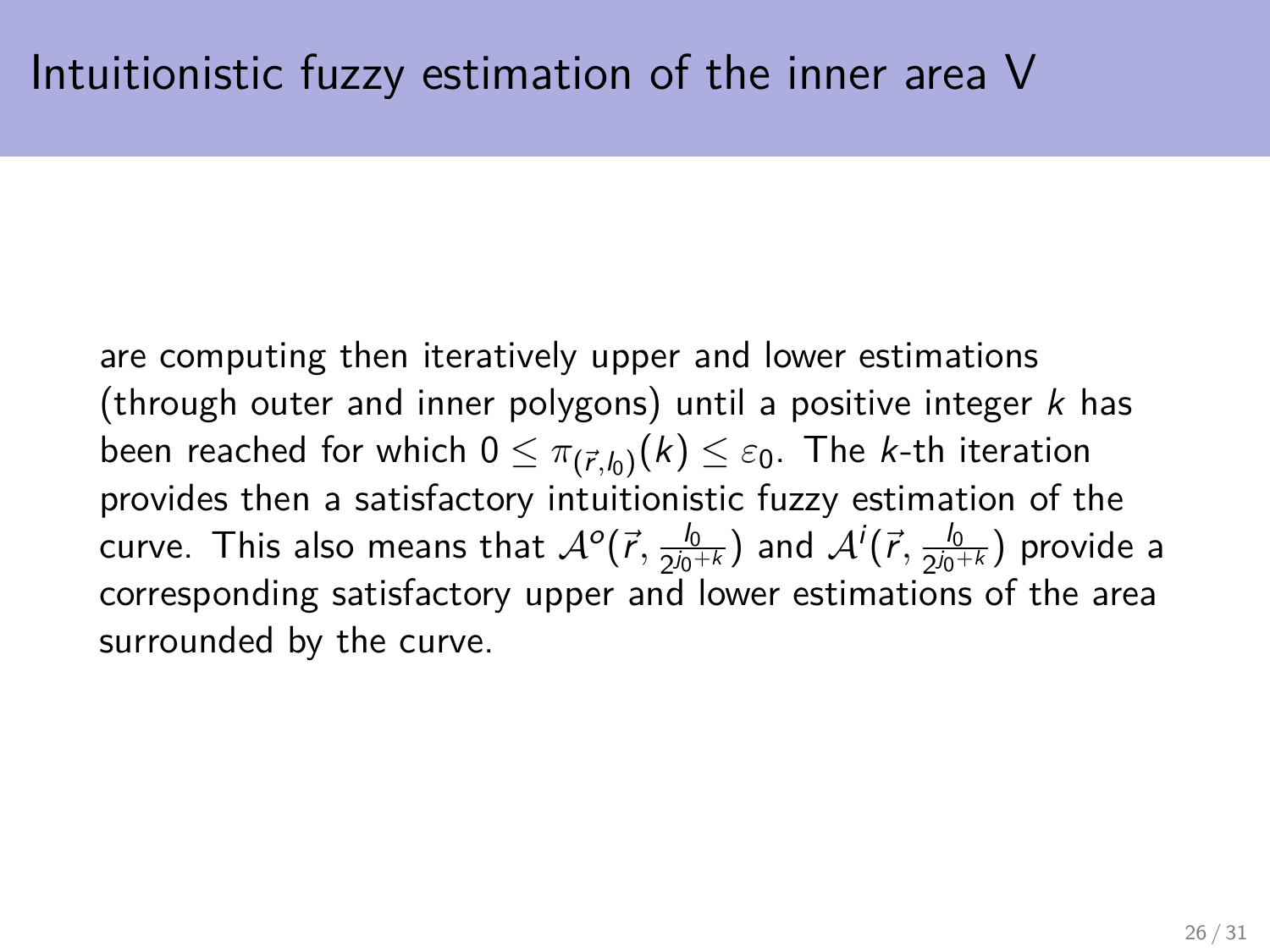### An example I

As an example of a curve  $\vec{r}$  consider the one we saw previously



Figure: The whole picture of the inner and outer polygons with the end grid-step  $l_1=\frac{l_0}{2^{l_0}}$  of the first iteration. The inside area of the inner polygon is 205*.*5 while the area of the outer one is 252*.*5.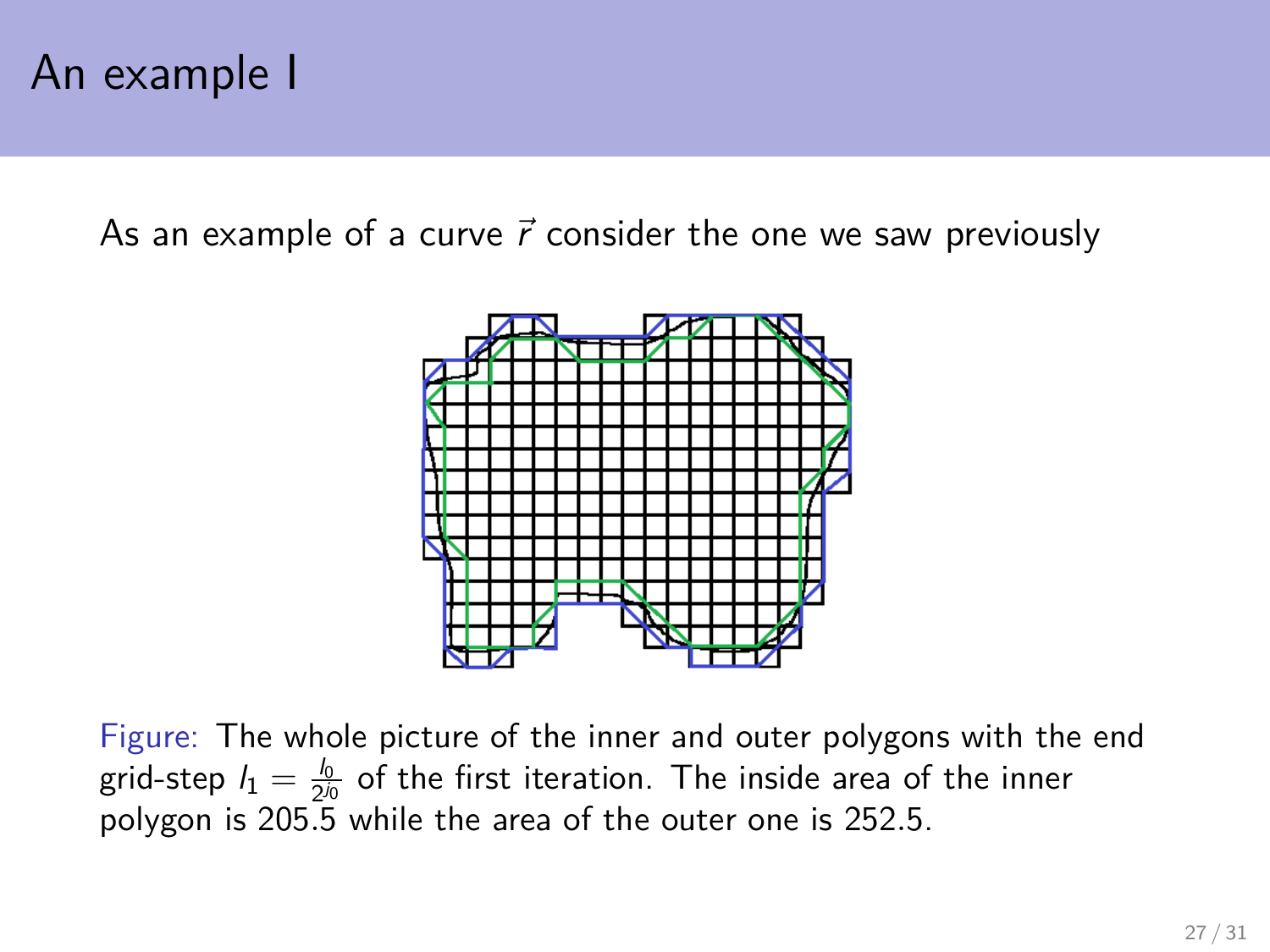### An example II

say after the end of the procedure started for first time with a grid-step  $l_0$  and finishing with end grid-step  $l_1=\frac{l_0}{2^{j_0}}$  $\frac{I_0}{2^{j_0}}$ ), that

■ 
$$
S(\vec{r}, h_1) = S_{j_0} = 264 \times h_1
$$
,  
\n■  $A^i(\vec{r}, h_1) = (178 + \frac{57}{2} - 1) \times h_1 = 205.5 \times h_1$ ,  
\n■  $A^o(\vec{r}, h_1) = (223 + \frac{61}{2} - 1) \times h_1 = 252.5 \times h_1$ .

Therefore, for the intuitionistic fuzzy estimations after the first application of the procedure, we have that

\n- ■ 
$$
\mu_{(\vec{r},g,\mathit{l}_0)}(1) = \frac{205.5}{264}
$$
,
\n- ■  $\nu_{(\vec{r},g,\mathit{l}_0)}(1) = \frac{264 - 252.5}{264} = \frac{11.5}{264}$ ,
\n- ■  $\pi_{(\vec{r},g,\mathit{l}_0)}(1) = \frac{252.5 - 205.5}{264} = \frac{47}{264}$ .
\n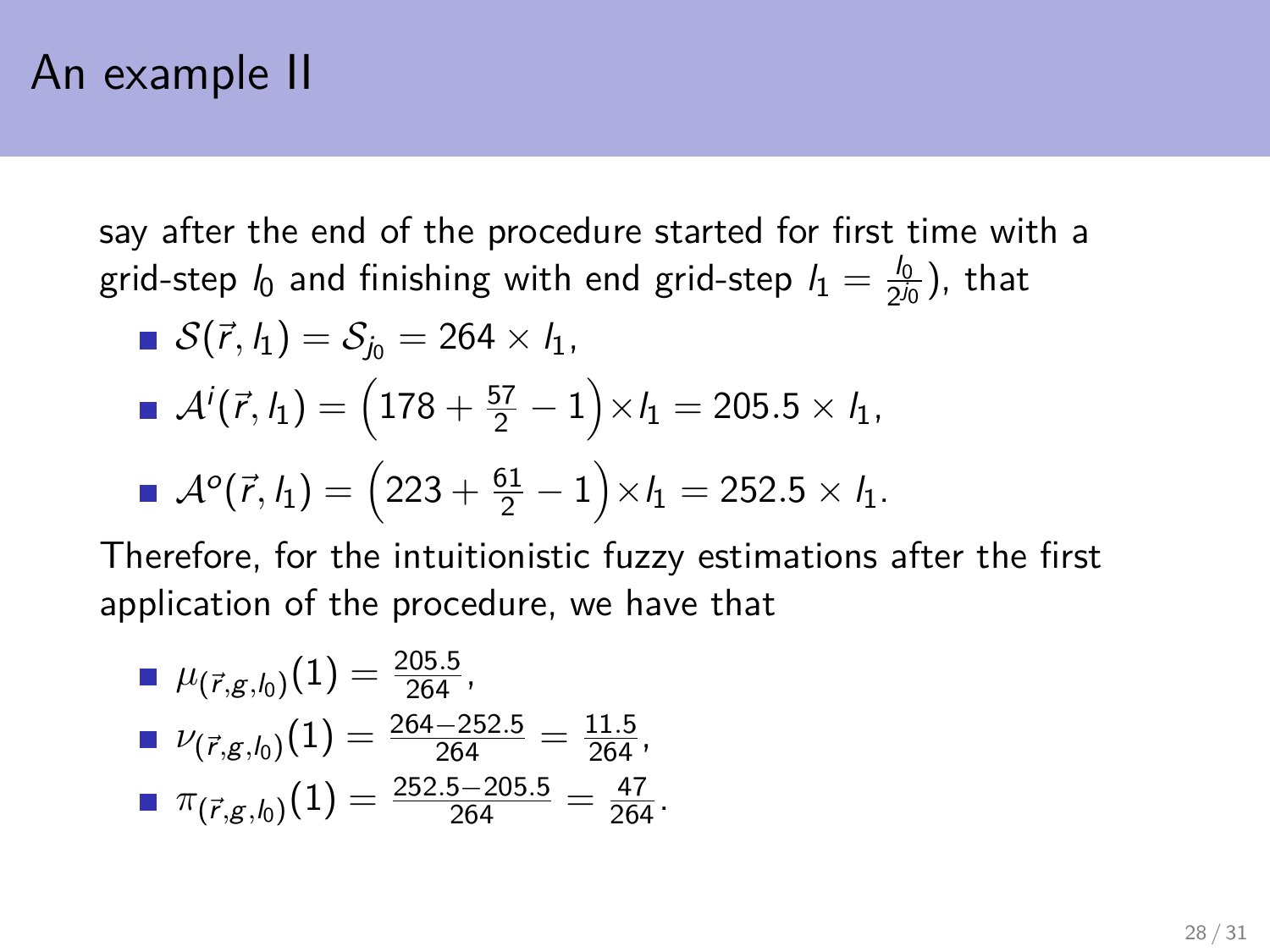#### Conclusion

The described procedure and the intuitionistic fuzzy estimation provide an iterative numerical algorithm, which can be implemented in any procedural programming language. The method described in this paper can be adequately applied to the estimation of the area of a forest fire spread. In future research, we will discuss a modification of the Pick's formula for 3D-figures.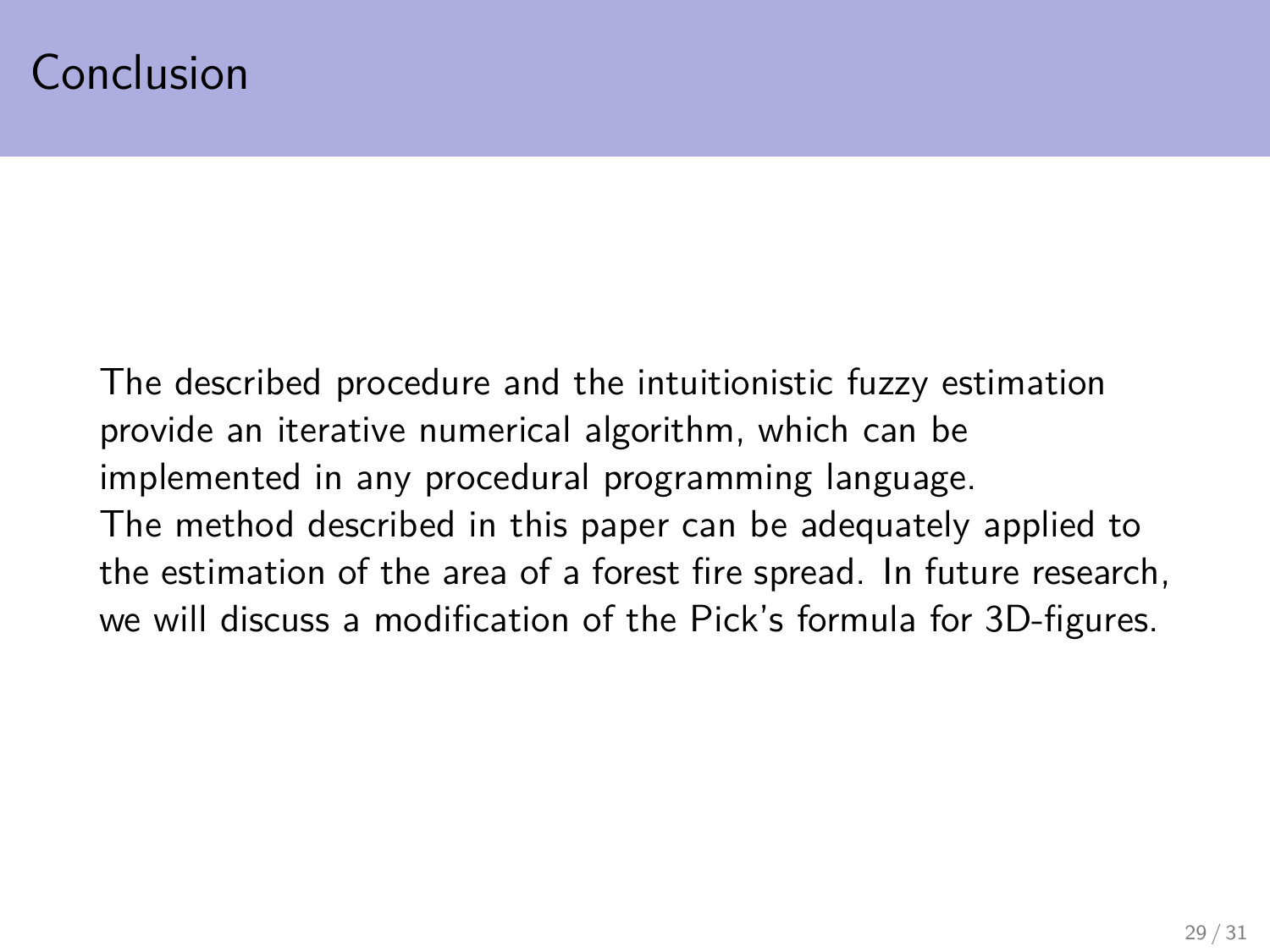This work has been partially supported by the Bulgarian Science Fund under Grant DN16/6/2017 "Integrated Approach for Modeling of the Forest Fires Spread". <https://forestfires.info/>